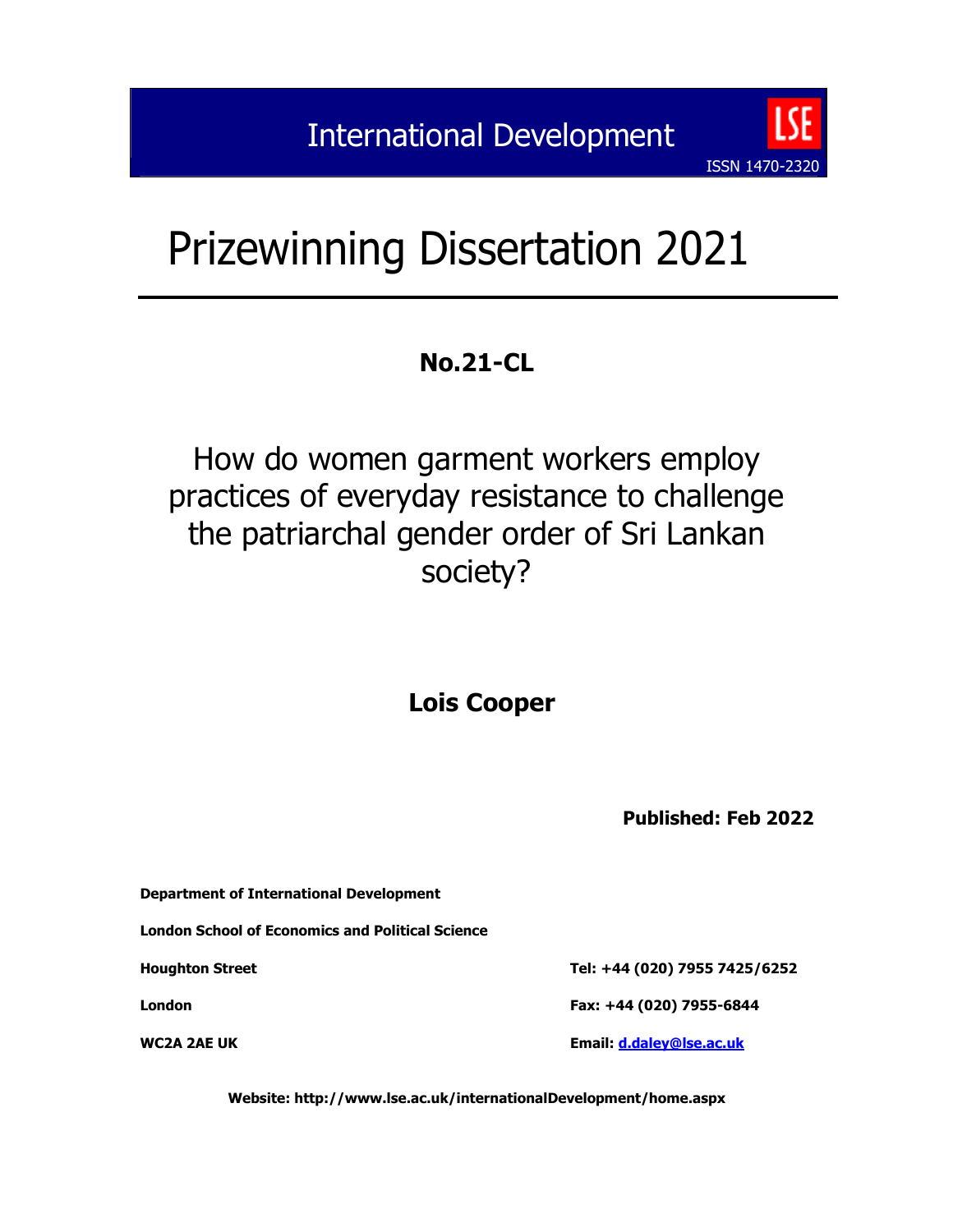#### **Abstract**

This dissertation explores how women garment workers employed in Sri Lanka's Export Processing Zones employ practices of everyday resistance to challenge the patriarchal gender order of Sinhala society. Analysis is situated firmly within the feminist scholarship on women and work in the global South and particular attention is paid to the labour market as a "bearer of gender". Despite widespread scholarly attention toward the research issues raised, there is a dearth of evidence that explicitly links the feminist literature to the framework of everyday resistance in order to explore the women's everyday creative responses to the global onslaught. This dissertation is an attempt to fill this gap.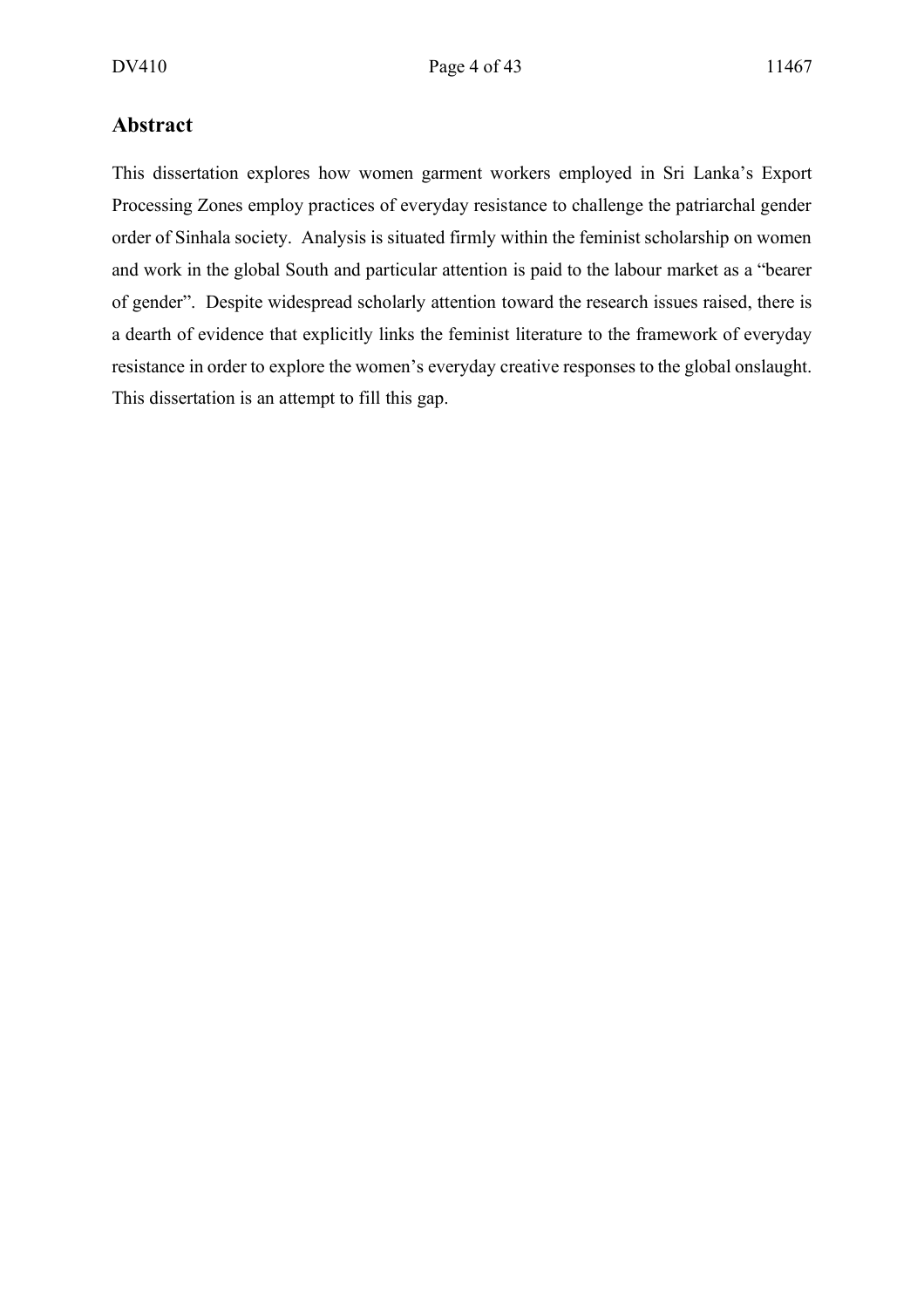## **Table of Contents**

| 2.1 Gender and the globalisation of production: feminist scholarship on women        |  |
|--------------------------------------------------------------------------------------|--|
|                                                                                      |  |
|                                                                                      |  |
| 3. The Sri Lanka case, study rationale, and research questions16                     |  |
|                                                                                      |  |
|                                                                                      |  |
|                                                                                      |  |
|                                                                                      |  |
| The gendered stigmatisation of women garment workers24<br>5.1.1                      |  |
|                                                                                      |  |
| Creating and participating in gendered public spaces28<br>5.2.1                      |  |
| The performance of sub-cultural styles and the creation of new identities30<br>5.2.2 |  |
|                                                                                      |  |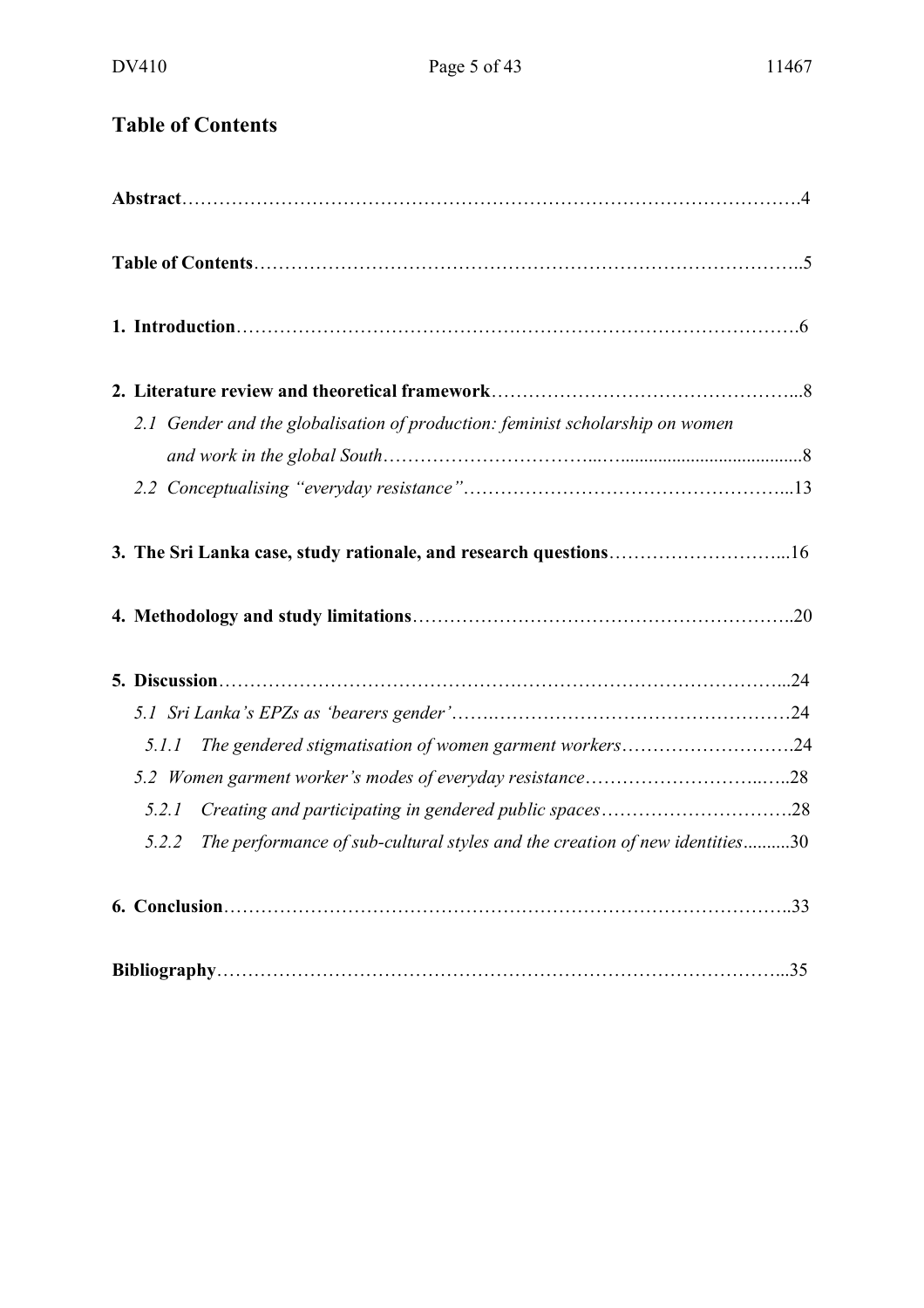#### **1. Introduction**

Since the 1960s export-orientated manufacturing industries have relocated from the global North to low-wage economies in the global South, famously termed the *"new international division of labour"* (Fröbel et al., 1978: 123; Elson and Pearson, 1981; Bair, 2010). The global integration of the world's economies was characterised by processes of economic liberalisation, specifically the initiation of Structural Adjustment Programmes (SAPs) and the creation of Free Trade Zones (FTZs), or Export Processing Zones (EPZs), in the global South (Engman et al., 2007; Kabeer, 2013). In 1978, Sri Lanka transitioned from an importorientated economy to one based on export; the newly elected pro-market government established the country's first FTZ in Katunayake, a northern suburb of Colombo (Hancock et al., 2012; Senarth et al., 2016). Thousands of young, unmarried, rural Sinhalese women were attracted to work in the newly established garment and textile industries, a phenomenon that continues today (Attanapola, 2004; Senarth et al., 2016).

Feminist analysts have shown that the mobilisation of female flexible labour in world market factories is a chief component of the contemporary global economy and have sought to understand how processes of global production interact with the intimate social worlds and lived experiences of women workers. The feminist scholarship on gender and globalisation is characterised by a series of conflicting viewpoints and *"unsettling contradictions"*; specifically, the evidence base questions whether women's participation in the formal export economy is exploitative or emancipatory (Pearson, 2004: 117; Kabeer, 2013). Although this dissertation is firmly embedded within feminist debates and theories, the analysis explores how women garment workers in Sri Lanka's EPZs employ practices of everyday resistance to challenge the patriarchal gender order of Sinhala society. This is intended to shift emphasis from the exploitation versus emancipation binary that dominates the feminist literature and gain greater insights into women's creative responses to the gendered stigmatisation in which they are subject to as a result of their garment worker identity. As such, this dissertation is an attempt to bring together the feminist literature on the labour market and everyday resistance studies scholarship to explore the experiences of women garment workers in Sri Lanka.

The analysis is divided into six chapters. Following this introduction, chapter two introduces the seminal positionalities and debates in the feminist scholarship on women and work in the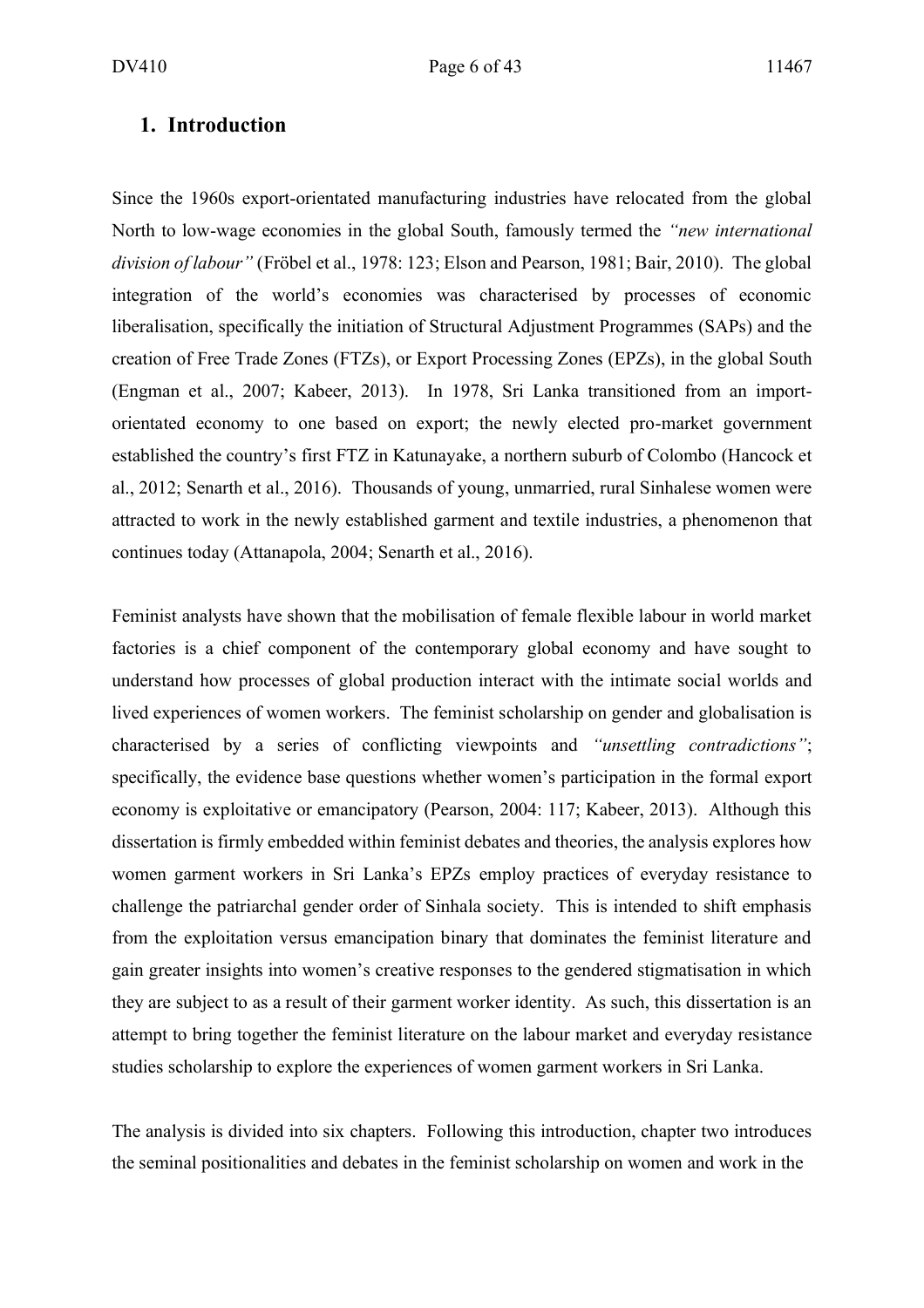global South and proposes a theoretical framework of everyday resistance. Chapter three then presents the Sri Lanka case study, study rationale, and guiding research questions. Subsequently, chapter four outlines the study research design and limitations. Chapter five presents the results of this research project, analysing both the ways in which Sri Lanka's EPZs act as gendered institutions and women garment workers practices of everyday resistance. Finally, chapter six summaries the research findings and offers recommendations for future research.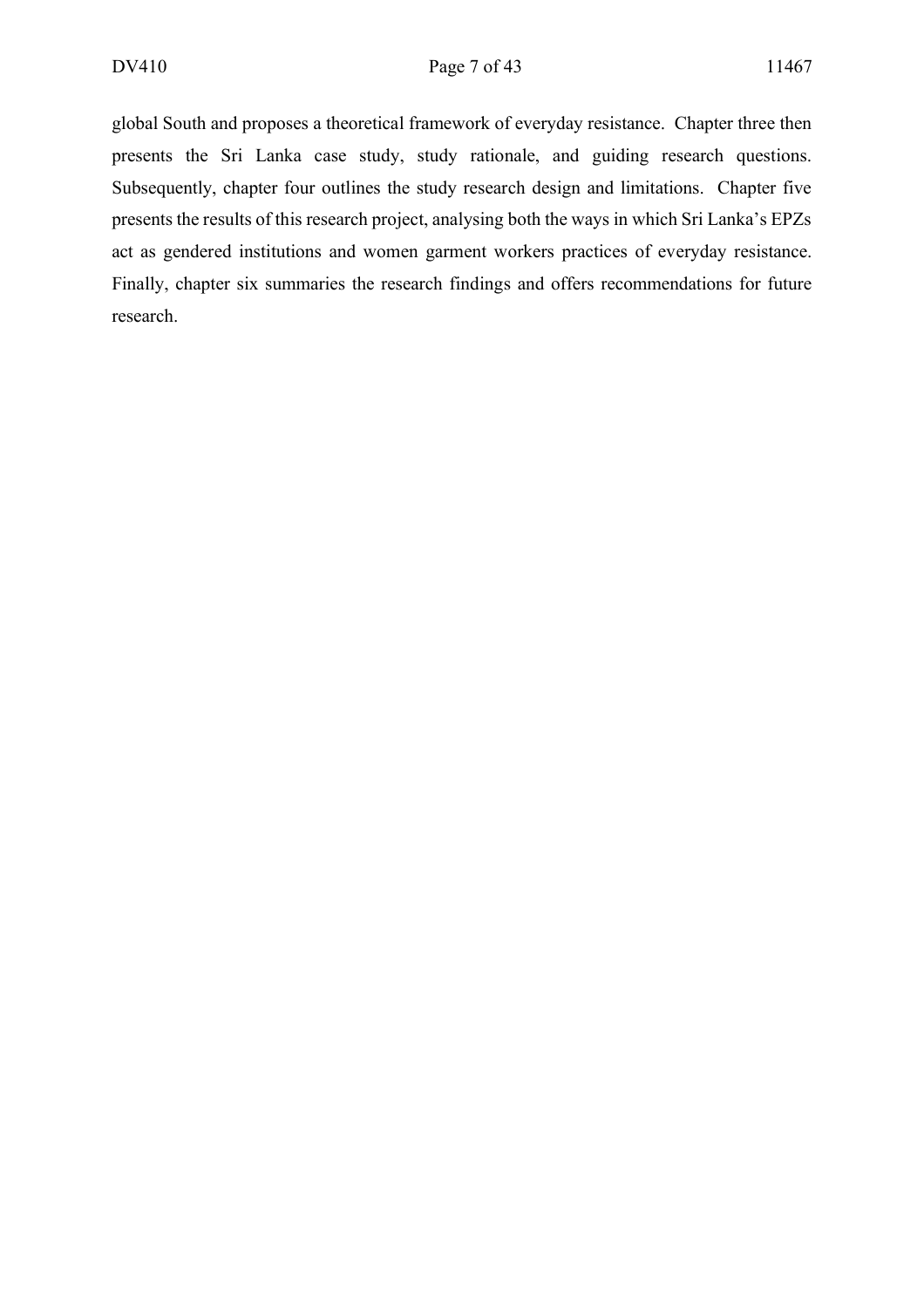#### **2. Literature review and theoretical framework**

### *2.1 Gender and the globalisation of production: feminist scholarship on women and work in the global South*

The relocation of the geography of industry under the new international division of labour was driven primarily by corporate desires to overcome the limits to profitability and capital accumulation posed by labour costs in the global North (Fröbel et al., 1978; Elson and Pearson, 1981; Bair, 2010). The governments of early export-manufacturing countries set up FTZs to promote trade and foreign direct investment (Lim, 1990). Such zones promote export-led growth by providing financial incentives, trade liberalisation, and streamlined business administration to a subset of the economy defined as a specific geographical area and/or targeting a specific sector (Engman et al., 2007). Special incentives include exemptions of import and export duties, liberal foreign exchange policies, more flexible labour market regulations, and tax exemptions (Engman et al., 2007). Importantly, these processes of economic liberalisation reflect not only the intensification of capitalism, but also comprise the interactions and shifts between different spheres of social activity (Chin and Mittelman, 1997). In this sense, globalisation is a *"contradictory process – an uneasy correlation of economic forces, power relations, and social structures"* (Chin and Mittelman, 1997: 26).

It is important to note that the emergence of the new international division of labour was *"not the first time that industrial capitalism…reconstituted the world system"* (Dannecker, 2002: 32). Strikingly, however, feminist political economists have demonstrated that the spatial fragmentation of the geography of production was accompanied by the mobilisation of female labour in countries as diverse as Mexico and Malaysia (Elson and Pearson, 1981; Fernández-Kelly, 1983; Bair, 2010; Kabeer, 2013). This resulted in a steady rise in women's share of labour market activity across the globe, termed the 'feminisation' of the labour force (Standing, 1989; Kabeer, 2013). Industry demand for female labour as a central feature of the global economy coincided with growing scholarly interest in women's changing roles, and thus engendered a vast body of feminist scholarship on women factory workers in the global South (Standing, 1989; Lim, 1990; Barker, 2005; Bair, 2010). This evidence-base is embedded in broader discourses about the interplay between the forces of capitalism, neoliberalism, gender, and patriarchy (Dannecker, 2002). For the purposes of this dissertation, patriarchy refers to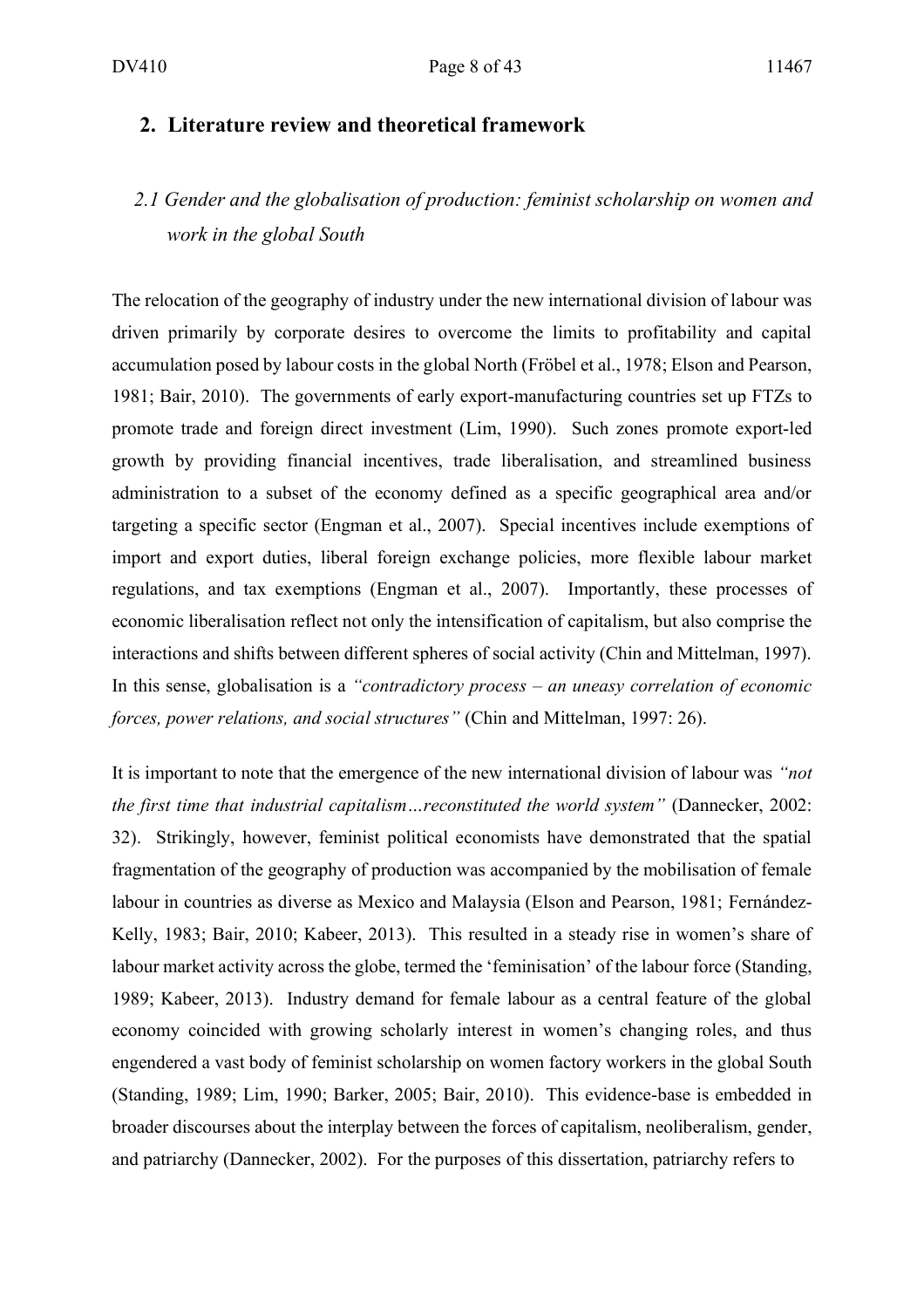*"the system of male dominance that subordinates women and privileges men at women's expense"* (Polakoff, 2011: 11). Importantly, however, patriarchal systems and the ways in which women "bargain" with patriarchy differ in distinct contexts (Kandiyoti, 1988).

Writing in the 1980s and 1990s, the first generation of feminist scholars in the field primarily sought to explain why female labour is preferred in export-orientated production and how globalisation processes affect "Third World women" employed on the *"global assembly line"*  (Standing, 1989; Bair, 2010: 205). Particular attention was paid to the conditions under which women participate in the labour market, such as concerns of equal pay, the provision of flexible hours and non-wage benefits, opportunities to achieve promotion, as well as freedom from sexual harassment (Pearson, 2004). Central here is the classification of formal employment in world market factories as unregulated, unprotected, and characteristic of work in the informal economy (Kabeer and Mahmud, 2004). Specific attention was also paid to the relationship between women's incorporation into the labour market and their position within the family and community – the production/social reproduction nexus (Kabeer et al., 2011). Relatedly, feminist analysts were interested in assessing whether women's access to wage labour had the potential to destabilise traditional gender roles and challenge female subordination (Bair, 2010). This encapsulates a long-standing and contested debate within the field of gender and development; namely, does the employment of women in world market factories confer exploitation or emancipation (empowerment) for women in the global South (Pearson, 2004; Kabeer et al., 2011; Kabeer, 2013)?

Elson and Pearson's (1981) seminal paper intervenes on the exploitation versus emancipation debate to investigate the relations through which women in the global South are integrated into the global capitalist system of production. For the authors, the gendered dimension of transnational production rests upon a widespread assumption of a "natural" differentiation between women and men; women are constructed as dexterous, manageable, and docile, possessing "innate" traits conducive to monotonous, labour-intensive production (Elson and Pearson, 1981). Additionally, women occupy a secondary status in the labour market due to an objective differentiation of their income needs, based upon their reproductive capacity to bear children and the traditional male breadwinner/female caretaker dichotomy, which results in lower wages for female employees and profitability for multinational corporations (Elson and Pearson, 1981). As Salzinger (2003: 21) contends, *"femininity matters in global*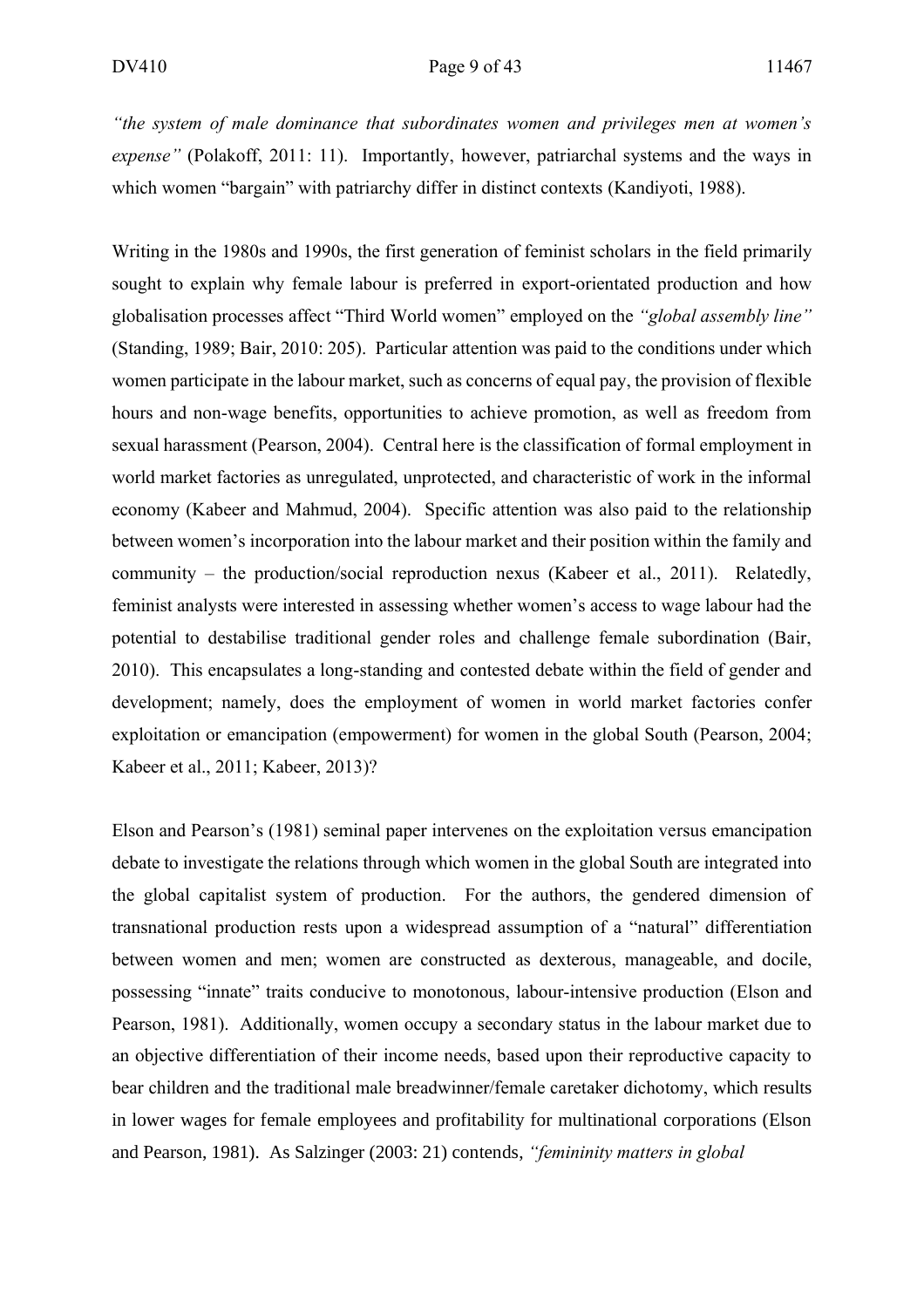*production, not because it accurately describes a set of exploitable traits, but because it functions as a constitutive discourse which creates exploitable subjects"*. In other words, the ability of capital to exploit female labour depends upon the sexual division of labour in the capitalist labour process (Mies, 1982). In turn, a model of female dependence structures, and is necessary for the reproduction of, the relations of production of capitalism (Antonopoulos, 2009; Barrett, 2014).

According to Elson and Pearson (1981), three tendencies are fundamental to the relation between export-orientated production and the subordination of women, that is: *i)* a tendency to intensify existing forms of gender subordination, *ii)* to decompose existing forms of gender subordination, and *iii)* to recompose novel forms of gender subordination. Useful here is Whitehead's (1979: 11) distinction between relations which are intrinsically gendered, that is, the social relationships of kinship and family which are gender specific, and those of states and markets which are purportedly neutral and impersonal, but which nevertheless can be *"bearers of gender"*. This conceptualisation of *"labour markets as gendered institutions"* demonstrates the ways in which the forces of capitalism exploit pre-existing societal oppressions and tensions and integrate them into a larger structure of marginalisation (Elson, 1999: 611; Polakoff, 2011). As such, the extent to which women's participation in the global economy can undermine gender subordination is dubious. It is arguable that paid employment in world market factories merely bestows women *"socially attributed agency"*; that is, a capacity to act within the confines of a patriarchal, gender-bearing system (Villarreal, 1994: 217). Central here is Folbre's (1994: 51) notion of *"structures of constraint"*, defined as the long-held rules, norms, assets, and preferences that empower certain social groups and define boundaries of choice. The concept highlights the multi-dimensional nature of inequality; namely, the ways in which divergent forces of inequality interact to form the complex social worlds in which individuals and groups operate (Folbre, 1994). Although feminist political economists acknowledge that women make choices and exercise agency, it is recognised that such opportunities are constrained by the *"patriarchal structures of constraint"* which permeate the social, political, and economic institutions of a particular society (Folbre, 1994: 98; Kabeer, 2012). These "structures of constraint" converge as an overarching hegemonic force and challenge the ability of women *"to take an oppositional stance of the sort necessary to acknowledge one's involvement in an exploitative exchange of labour"* (Ferguson, 1989: 97).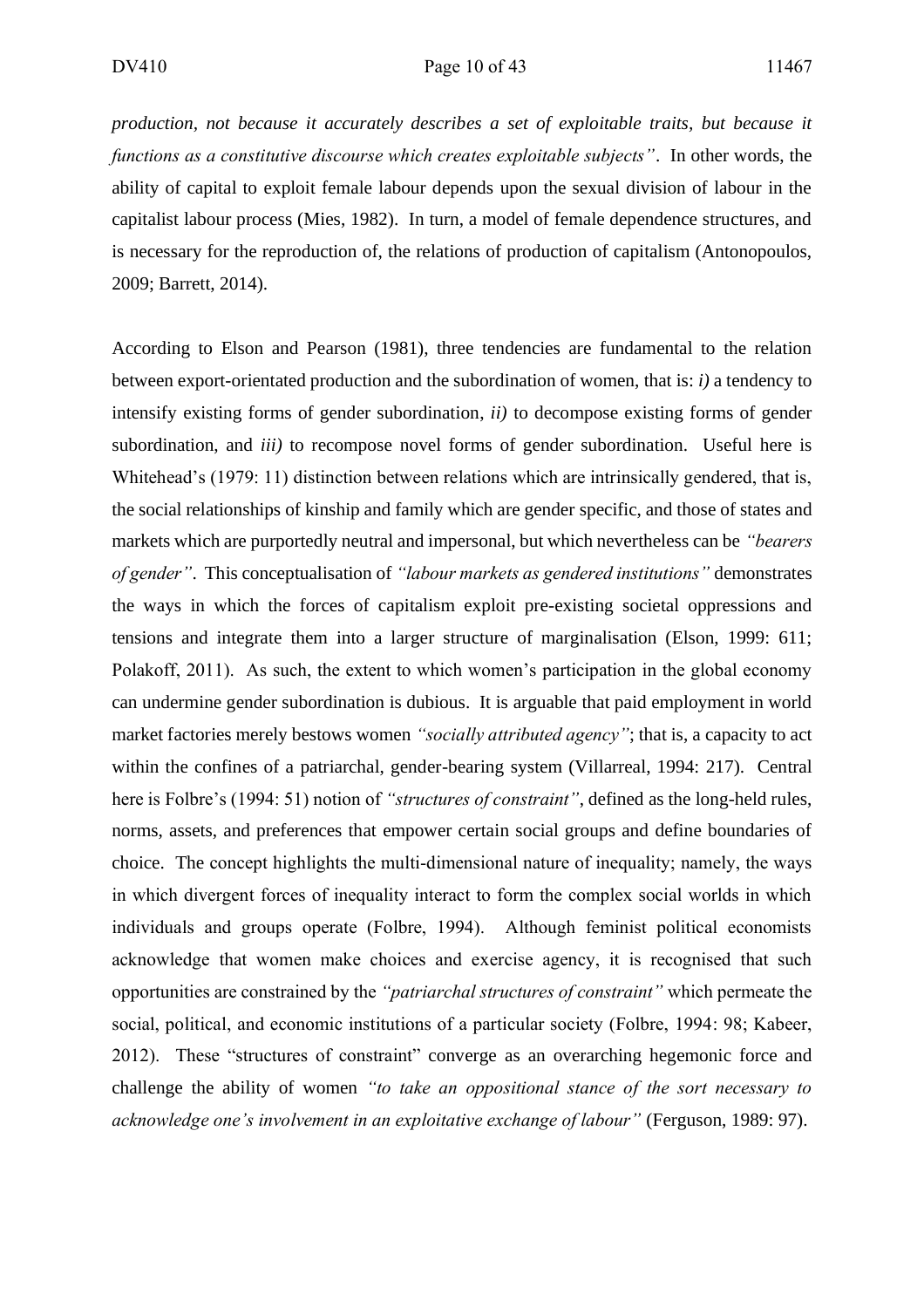Ultimately, the early feminist scholarship proliferated the image of *"poverty-stricken Third World women"* who suffer brutal exploitation at the hands of the global economy (Lim, 1990: 101; Pearson, 2004). Scholars have long critiqued this reductive, victim-orientated literature. For instance, early feminist analyses were conceptual and analytical rather than grounded in empirical studies, which led to the *"production of the "Third World Woman" as a singular monolithic subject"* (Mohanty, 1988: 61; Dannecker, 2002). Mohanty (1988) argues that the representation of a passive, homogenous mass of "Third World women" can be attributed to the Eurocentric epistemologies of Western (usually white) feminists. Moreover, the onedimensional exploitation focus of the early feminist scholarship tended to rule out a priori the possibility that women's access to factory employment in the global South may have some positive implications (Kabeer, 2000). As feminist sociologist Diane Wolf argues, *"some feminist scholarship is relentless about the exploitative nature of global capital without bringing in what workers think or experience"* (Fernández-Kelly and Wolf, 2001: 1247).

These criticisms led to a distinct shift in the analytical strategies and epistemological commitments of feminist researchers (Bair, 2010). Recognising the salience of contextspecific, contingent practices and the ways in which cultural meanings shape the interconnections of gender and globalisation, scholars began to emphasise *"local accounts of gendered production regimes"* (Bair, 2010: 204). In particular, the contemporary feminist literature draws attention to the specificities of gender relations and gender ideologies that exist in different context-specific locales on the global assembly line, termed the "geography of gender" (Kabeer, 2008). Significantly, the "geography of gender" highlights the ways in which differences in the constructions and practices of gender across societies give rise to associated differences in the meaning, availability, and acceptability of women's paid employment (Kabeer, 2008). Moreover, the contemporary feminist scholarship on gender and globalisation primarily explores women's experiences of wage labour in relation to notions of empowerment and agency. Empowerment as an analytical framework refers to processes of social change which expand *"the ability to make strategic choices by those who have been denied this ability"*  (Kabeer, 2003; Kabeer, 2008: 19). The concept of choice is inherently linked to agency, defined as the capacity to exercise voice and act upon self-defined goals (Kabeer, 2008). Moreover, agency encompasses cognitive dimensions, that is, the meanings, motivations, and purpose that structure an individual's actions (Kabeer, 2008). In this sense, agency denotes the capabilities approach, championed by Amartya Sen, which refers to the capacity of individuals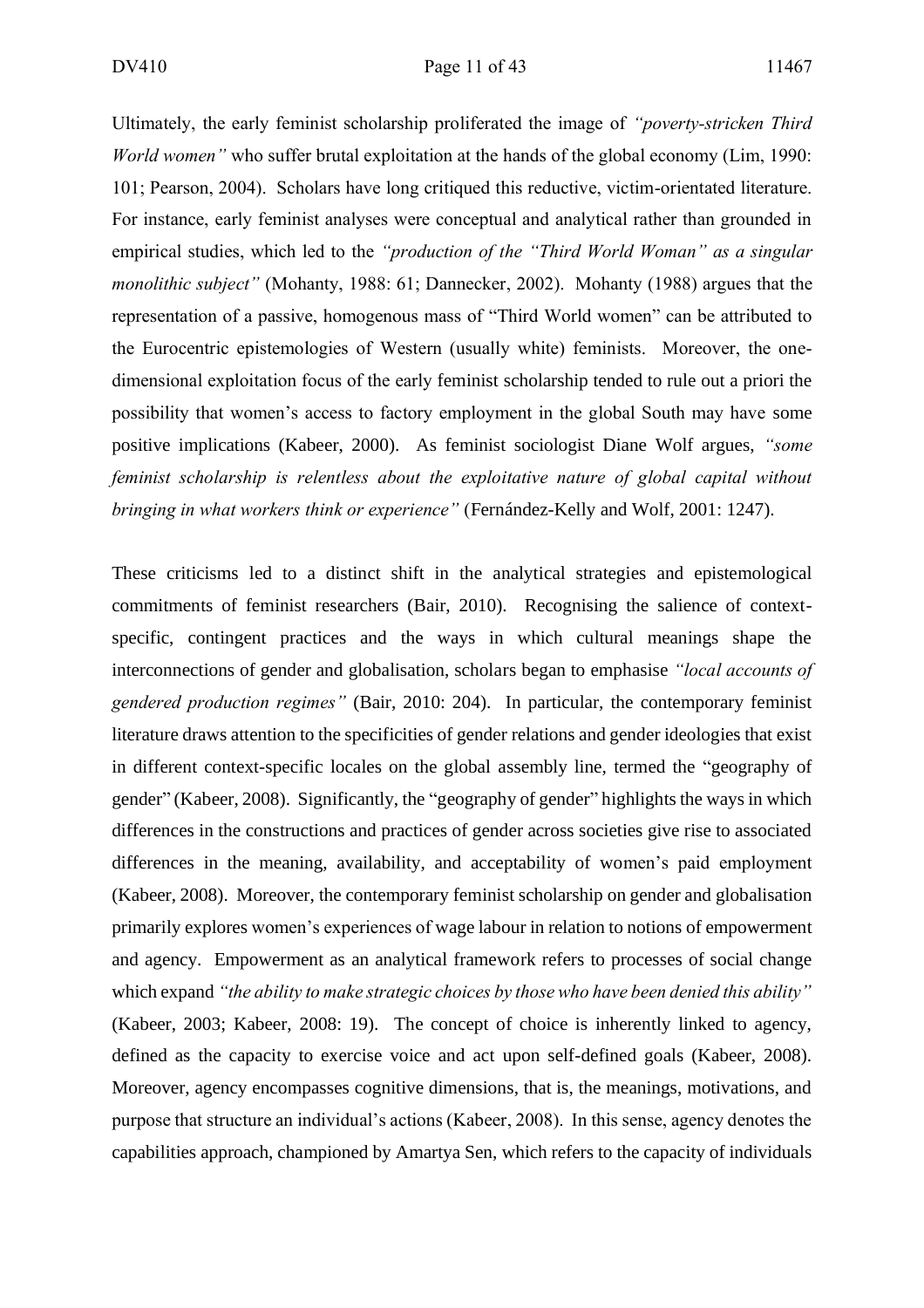to achieve valued ways of *"being and doing"* (Sen, 1992: 40; Kabeer, 2003). The concept of empowerment, then, constitutes interrelated dimensions that shape possibilities for change among disempowered and marginalised groups (Kabeer, 2008). Ultimately, empowerment denotes women's selfhood and social identity; their ability to challenge their subordinate status; their capacity to renegotiate their positions in complex power structures and exercise control over their own lives; and their ability to participate on an equal footing with men in the public domain to reshape their societies in ways that redress unequal distributions of power (Kabeer, 2008).

Whilst empowerment as an analytical framework is valuable to move beyond discourses of victimised "Third World women", in that it offers the conceptual tools to explore women's agency, the framework fails to explicitly consider strategies of "resistance" to the global order. This demonstrates a tendency within feminist scholarship to conflate notions of agency and "resistance". As Lynch (2007: 36) points out, "resistance" is *"too simple a way of conceptualising agency"* – correspondingly, agency is too simple a way of conceptualising resistance. For instance, scholars in the field of resistance studies have called for research on resistance to move away from the focus on consciousness, especially given that transformative processes are not necessarily structured by the intentions of actors (Ortner, 1995; Vinthagen and Johansson, 2013). Furthermore, if we are to recognise the importance of *"women's activities and creative responses to the global onslaught"* and understand the modes in which women attempt to subvert their circumstances, it is crucial to conceptualise "resistance" as a distinct analytical category (Fernández-Kelly and Wolf, 2001: 1247). Ultimately, the relative silence on women's "resistance" in feminist gender and globalisation studies, which Sherry Ortner (1995: 173) termed *"ethnographic refusal",* has eclipsed exploration of the spaces, realities, and complexities that exist in between the exploitation versus emancipation binary. As such, the contemporary body of feminist scholarship has, unintentionally, proliferated the neoliberal perception that female participation in the formal economy is tantamount to women's empowerment – a view at odds with an *"anticapitalst transnational feminist practice"* (Mohanty, 2003: 509).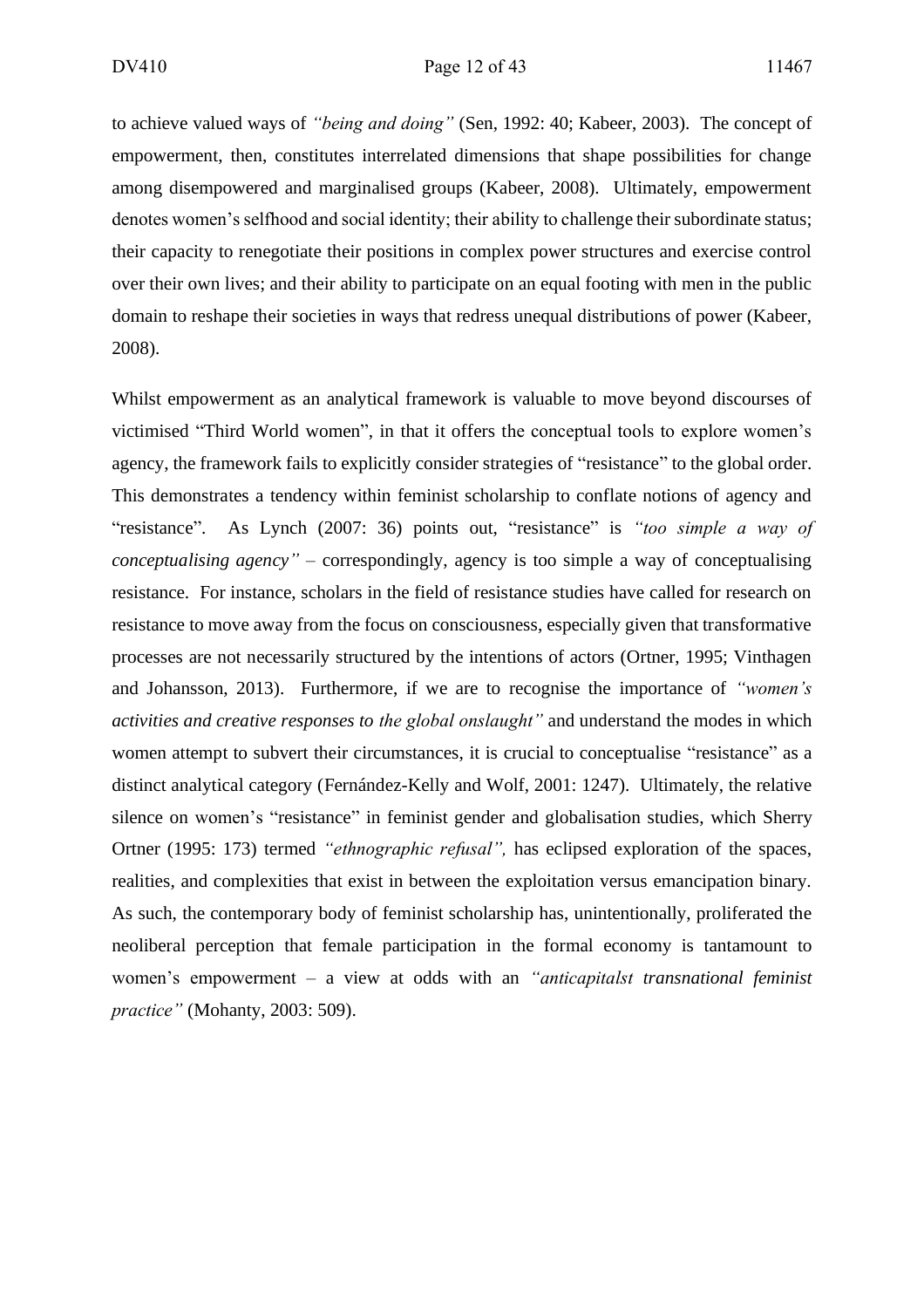#### *2.2 Conceptualising "everyday resistance"*

The topic of resistance receives significant attention in studies grounded in a multitude of disciplines, from sociology and anthropology to political science and women's studies (Hollander and Einwohner, 2004). Within this scholarship, a wide range of actions and behaviours that occur in diverse settings and at all levels of social life have been described as "resistance" (Hollander and Einwohner, 2004). In this sense, we can think of a resistance continuum *"between public confrontations and hidden subversion"* (Vinthagen and Johansson, 2013: 3). A key critique of the literature, however, is that the term "resistance" is often invoked without efforts to define the concept in a systematic way, which proliferates imprecise and contradictory uses of the term (Hollander and Einwohner, 2004). Despite this, Hollander and Einwohner's (2004) comprehensive review of the sociological literature reveals that resistance is generally accepted as an oppositional activity. Specifically, resistance is a social action that involves agency, carried out in a dynamic interaction with opposition to power (Vinthagen and Johansson, 2013; Johansson and Vinthagen, 2014).

Since James Scott introduced the theoretical concept of "everyday resistance" in *Weapons of the Weak* (1985), scholars in the field of resistance studies have investigated this different form of resistance (Johansson and Vinthagen, 2014, 2019). Everyday resistance draws attention to the ways in which mundane practices of accommodation and non-confrontation, woven into the fabric of daily social life, can be conceived as resistance (Johansson and Vinthagen, 2019). In this sense, in comparison to organised and confrontational articulations of resistance such as demonstrations, revolutions, riots, and civil war, everyday resistance is not spectacular or dramatic, rather it is typically quiet and disguised and not politically articulated (Vinthagen and Johansson, 2013; Johansson and Vinthagen, 2019). Scott (1985) demonstrated that a series of common behaviours and activities of powerless groups, such as foot-dragging, slander, misunderstandings, passivity, and laziness, can be conceived of as resistance to repressive domination. Consequently, given the ordinary quality of everyday resistance, actors themselves may not necessarily regard their actions as "resistance", rather such acts may be conceptualised as a normal feature of life, culture, and tradition (Vinthagen and Johansson, 2013).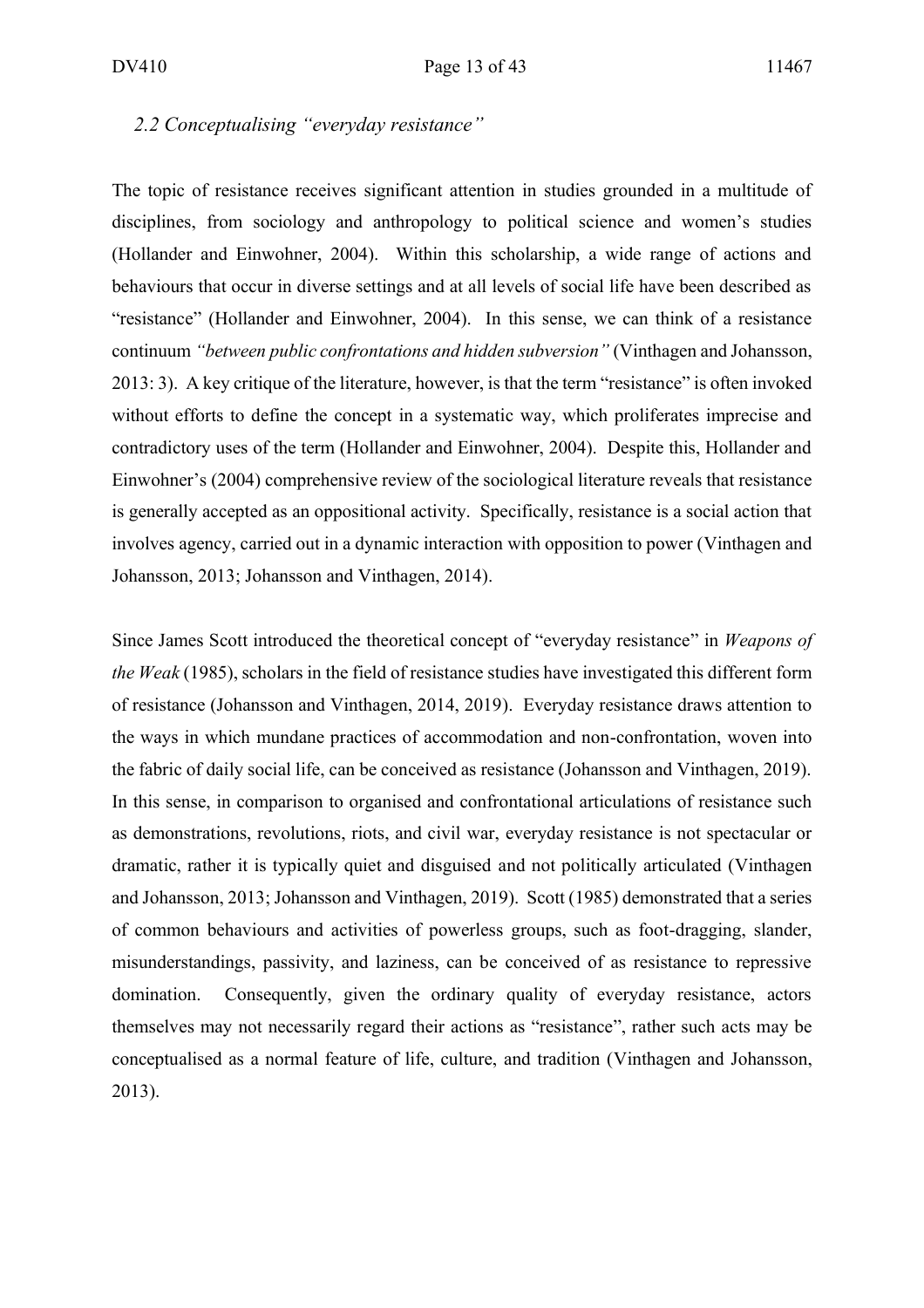Everyday resistance studies thus focus upon how people act in their daily lives in ways that might undermine power (Johansson and Vinthagen, 2019). To "undermine power", however, is a complex notion as, in line with Foucault, power is embedded into and dispersed throughout all social relations and societal levels (Johansson and Vinthagen, 2019). Foucault (1978) also conceived of power as productive and decentred. Here, power is neither an institution nor a structure, rather it can be conceptualised as a relation that exists between individuals (Foucault, 1978). In this sense, as individuals occupy multiple positions in networks of power, power relations are mobile and subsequently opportunities for resistance always exist (Foucault, 1978). As Foucault (1978: 95-95) famously theorised, *"where there is power, there is resistance"*. This points toward the entanglement of power and resistance as interdependent realms, produced in a continuous process (Butz and Ripmester, 1999; Vinthagen and Johansson, 2013). As Butz and Ripmester (1992: 2) claim, power and resistance are *"mutuallyconstituted parts of the fluidity, play, or ambiguity of social life"*. Thus, studies concerned with everyday resistance attempt to explore how this power/resistance interaction changes within the everyday life of subordinated groups (Vinthagen and Johansson, 2013). Importantly, this understanding of power and resistance allows us to conceive of individuals as simultaneously powerful and powerless within hierarches of power (Butz and Ripmester, 1999; Einwohner and Hollander, 2004). Relatedly, although resistance has the potential to destabilise the nexus of power, not all resistance succeeds and may instead strengthen and/or reproduce unequal relations of power (Vinthagen and Johansson, 2019). This is predominantly due to the complexities, ambivalences, and irrationalities embedded in resistance (Vinthagen and Johansson, 2019). For Ortner (1995), in order to avoid accusations of the romanticisation of resistance, we must recognise these forms of internal conflict which are inherent to actors of resistance and the concept itself.

In summary, this dissertation utilises the theoretical framework of everyday resistance proposed by Vinthagen and Johansson (2013: 1):

- 1. "Everyday resistance is a *practice* (not a certain consciousness, intent, recognition or outcome);
- 2. It is historically *entangled* with (everyday) power (not separated, dichotomous or independent);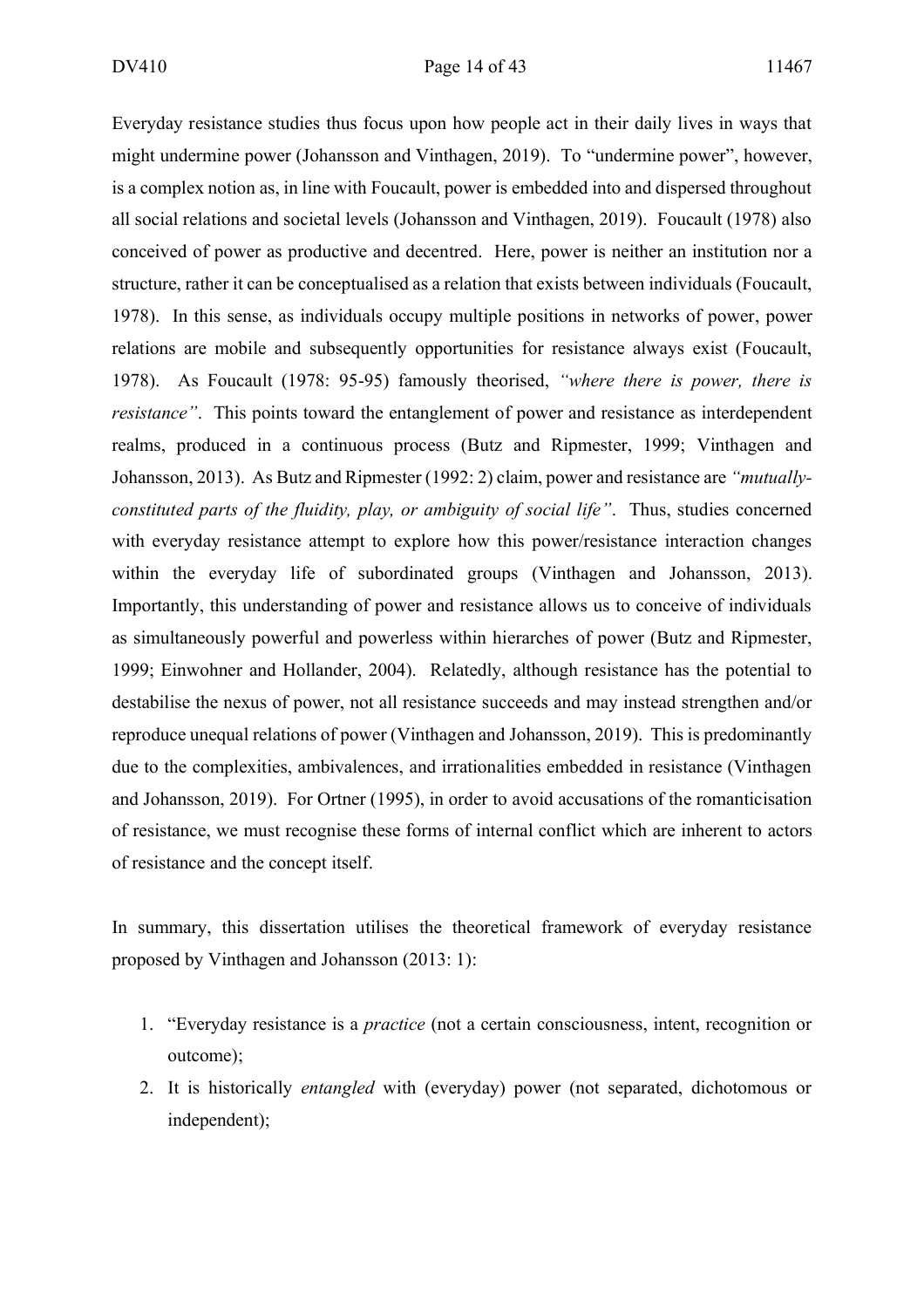- 3. Everyday resistance needs to be understood as *intersectional* as the powers it engages with (not one single power relation); and, as a consequence
- 4. It is *heterogenic and contingent* due to changing contexts and situations (not a universal strategy or coherent action form). Thus, the heterogenic and contingent practice of everyday resistance is – due to its entanglement with and intersectional relation to power – discursively articulated by actors, targets and observers, sometimes as "resistance", and sometimes not."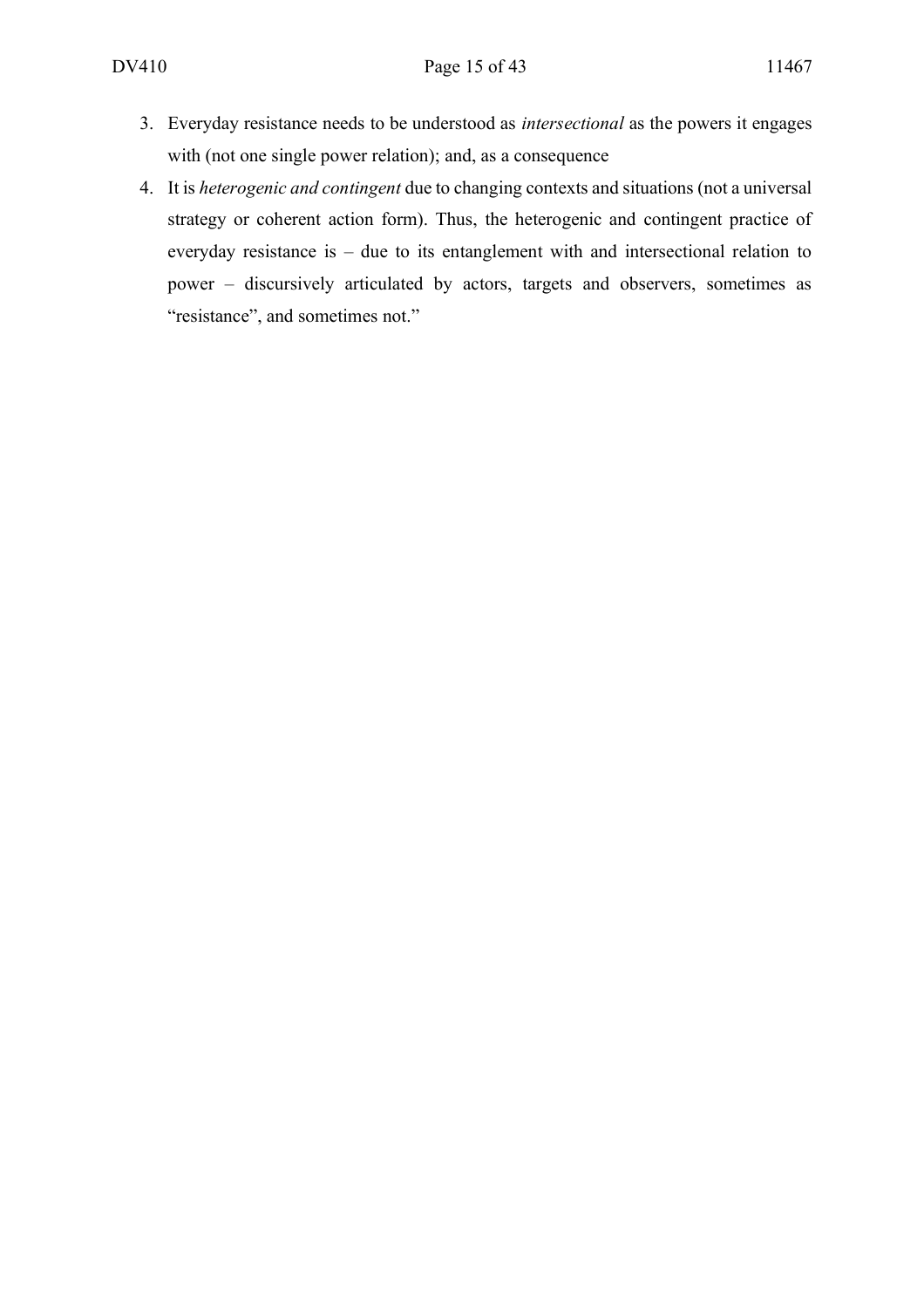#### **3. The Sri Lanka case, study rationale, and research questions**

In 1948, Sri Lanka gained independence from British colonial rule and, after decades of protectionist policies, has since undergone an enormous economic transition toward exportorientated industrialisation (Abeywardene et al., 1994; Athukoralge et al., 2000; Hancock, 2006). In 1977, Sri Lanka's newly elected United National Party government adopted a liberalised economic model and implemented a package of free market policies (Hancock, 2006; Withers and Biyanwila, 2014). Championed by the World Bank and International Monetary Fund, this included the adoption of SAPs and the development of EPZs (Hancock, 2006). In 1978, Sri Lanka's transition from an import-orientated economy to one based on export-orientated manufacturing was cemented by the establishment of the Katunayake EPZ (Hancock et al., 2012; Senarth et al., 2016). By the turn of the millennium, six EPZs and two industrial parks had been established in Sri Lanka (Attanapola, 2004). Today, there are nine EPZs, two industrial parks, and one export processing park (Karunaratne and Abayasekara, 2013). Manufacturing is dominated by the garments and textile industries; approximately 325 garment factories contribute to 7 percent of Sri Lanka's gross domestic product (Karunaratne and Abayasekara, 2013). The garment factories are characterised by physically and mentally strenuous working conditions on a target-orientated assembly line, coupled with long working days and low wage payments (Hewamanne, 2008b).

Sri Lanka's economic transition did not occur in a vacuum, but rather within a specific cultural landscape (Lynch, 2002). Representative of the "feminisation" of the labour force, the garment industry recruited thousands of young, unmarried, rural women to factory work in the newly established EPZs (Attanapola, 2004; Kabeer, 2013; Senarth et al., 2016). According to Hewamanne (2008a), this is unsurprising as the government advertised the availability of obedient and disciplined women workers in an attempt to attract investors. Presently, the garment sector employs approximately 300,000 workers, 85 percent of whom are young women, predominantly of Sinhala-Buddhist origin (Attanapola, 2005).

The internal migration of young Sinhalese women from their rural home environments to live alone in modernised EPZs has destabilised Sri Lanka's traditional patriarchal structure and generated a *"moral panic about good village girls going bad"* (Lynch, 2002: 95). Similarly, female factory workers are likened to *"a great (cultural) disaster (maha vinasayak)"* (Hewamanne, 2008a: 37). This moral panic has primarily focused upon popular accounts of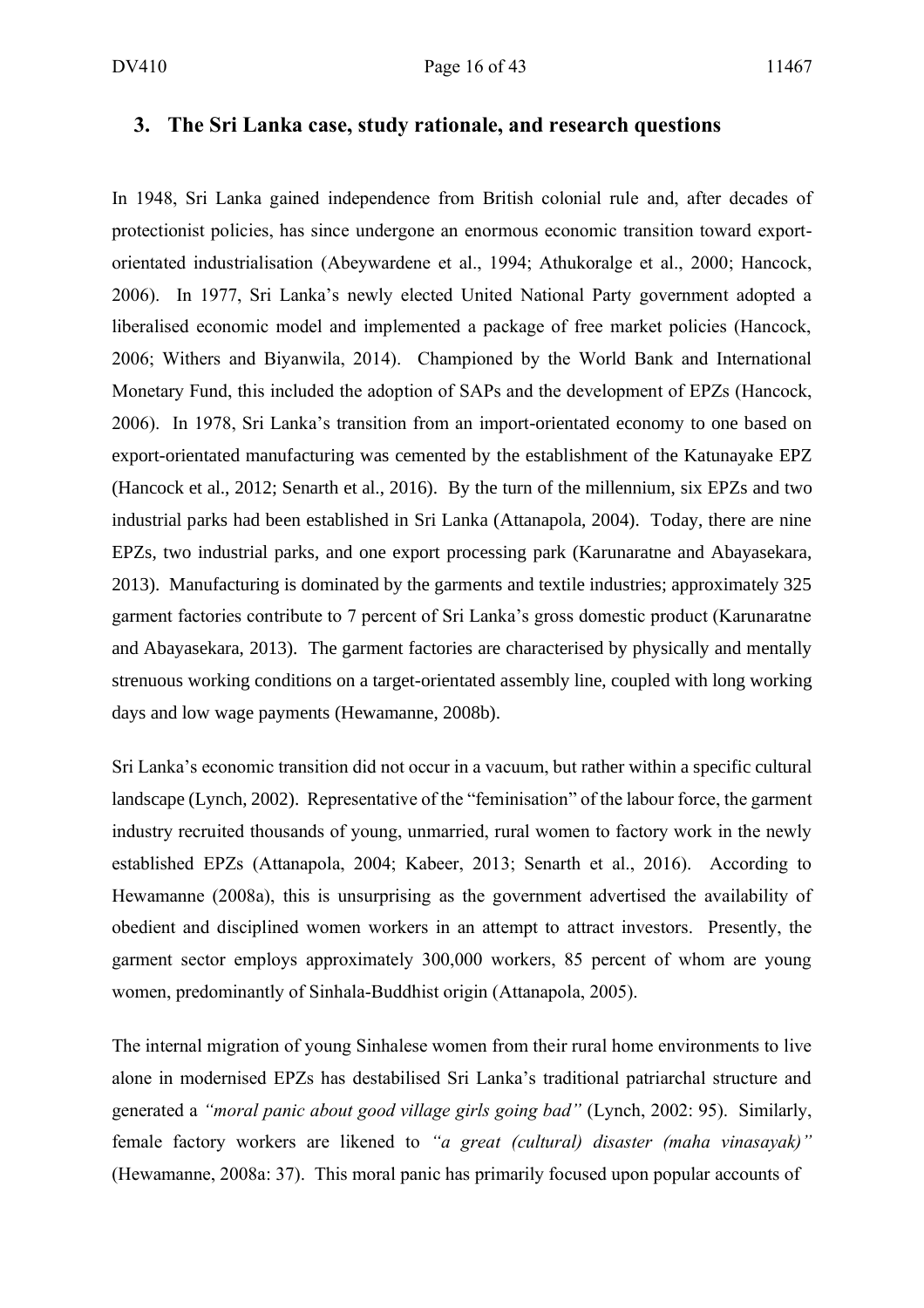premarital sex, prostitution, sexually transmitted infection, abortion, and sexual harassment in the so called "whore zones" (Lynch, 2002; Hewamanne, 2003). Such anxieties derive from the patriarchal Sinhala-Buddhist ethno-nationalism that has shaped Sri Lanka's postcolonial era, firmly embedded in gendered constructions of the "ideal" Sinhala Buddhist woman (Lynch, 2002; Hewamanne, 2003). In the contemporary nationalist configuration in Sri Lanka, women are positioned as *"mothers of the nation"* and pillars of tradition, respectability, and morality (de Alwis, 1996; Lynch, 2002: 88). Central to these discourses is the Sinhala cultural concept of *lajja baya* (shame-fear), a social emotion that expresses shame and fear of social disapproval and public scrutiny (Obeyesekere, 1984). According to anthropologist Obeyesekere (1984), lajja baya is rooted in kinship structures and internalised in young children as an indicator of proper (good) behaviour. The concept is inherently gendered; girls are expected to conform to ideals of chastity, submission, and modesty, while boys are socialised as women's guardians and protectors (Obeyesekere, 1984; Jordal et al., 2013; Jordal et al., 2015). Ultimately, lajja baya pervades Sinhala society to the extent that it is intertwined with the micropolitics of power and acts as a method of social control (Obeyesekere, 1984; Jeganathan, 2000). For Lerner (1986, as cited in Rothenberg, 2004: 254), patriarchal systems depend upon the cooperation of women, and one way in which this cooperation is secured is *"by defining "respectability" and "deviance" according to women's sexual activities"*.

Notably, there exists spatial variation in gender identities in Sri Lankan society; girls from villages are especially expected to adhere to traditional village values which contest modern, urban, and foreign influences (Hewamanne, 2003; Attanapola, 2004). Thus, the integration of young women into global production networks is the space in which deep anxieties about cultural degradation, female morality and sexuality, and the forces of modernity are played out (Hewamanne, 2003; Withers and Biyanwila, 2014). Consequently, significant research has emerged on the experiences of female factory workers in Sri Lanka's EPZs, embedded in discourses of empowerment, power, and gender (e.g., Jayaweera and Sanmugan, 2001; Lynch, 2002; Hewamanne, 2003; Attanapola, 2005; Hancock, 2006; Hancock et al., 2012).

Sri Lanka proves an interesting case as South Asia is conceived as the belt of *"classic patriarchy"*, where women *"adhere as far and long as they possibly can to the rules that result in the unfailing devaluation of their labour"* (Kandiyoti, 1988: 280). Certainly, research in Sri Lanka has demonstrated the ways in which women garment workers internalise hegemonic patriarchal notions of female sexuality and strive to protect their lajja baya (e.g., Jordal et al.,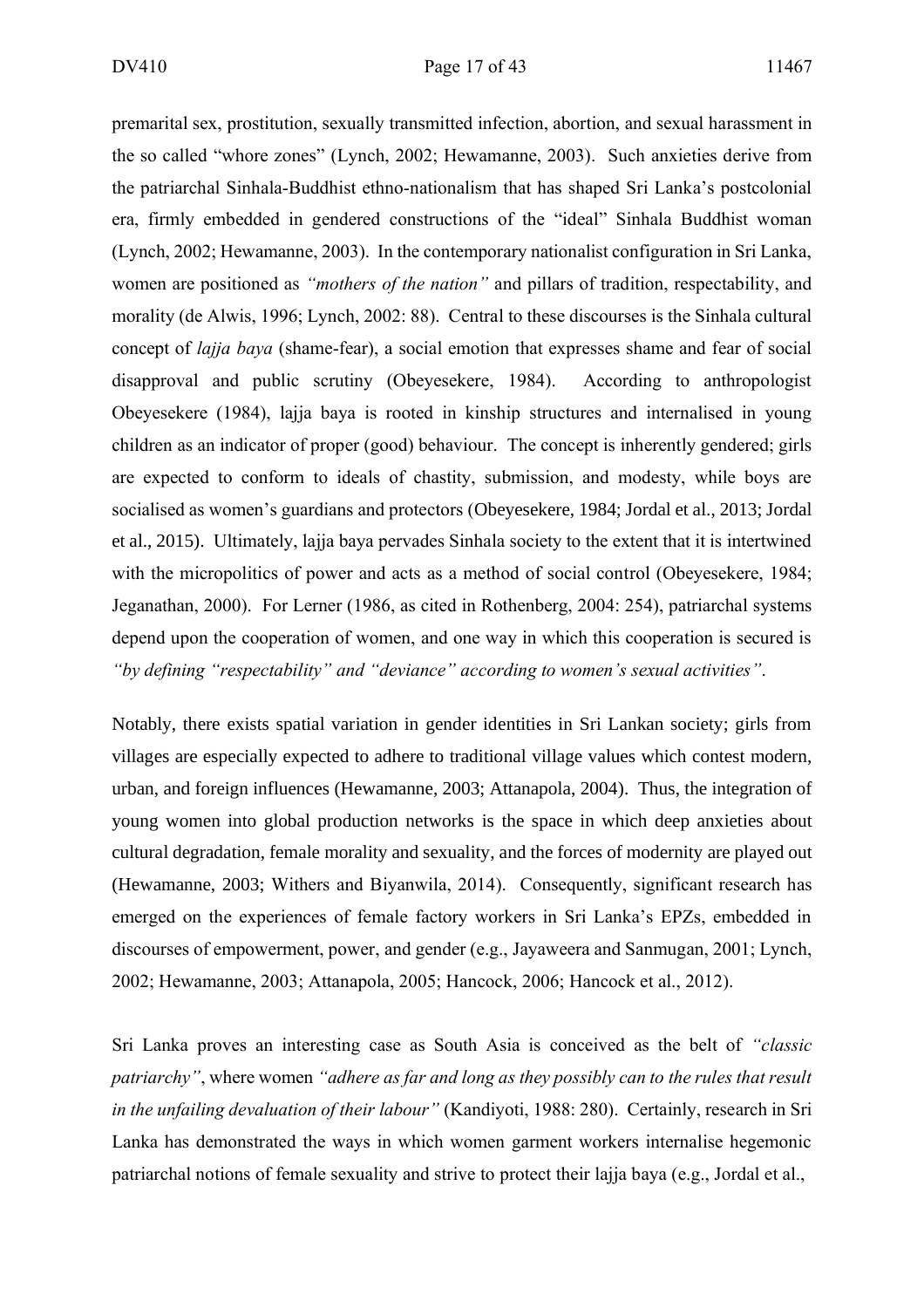2014, 2015; Abeyasekera and Marecek, 2019; Hewamanne, 2021). The literature has also explored the conflicts and tensions that arise as young Sinhalese women attempt to reconcile the gendered moral code with participation in the transnational labour market  $-$  a struggle between attachment to the local and to the foreign, constructed in terms of gender and sexuality (Lynch, 2002). Scholars have tended to come from feminist perspectives and place considerable emphasis on themes such as stigmatisation, identity, respectability, patriarchy, and politics (Hancock, 2006). Much of the literature in Sri Lanka traces the feminist exploitation versus emancipation debate and encapsulates Diane Wolf's assertion that *"globalisation is a double-edged process as far as women are concerned"* (Fernández-Kelly and Wolf, 2001: 1246). Despite a marked feminist epistemology, however, there is a dearth of evidence which operationalises feminist theories of the labour market to explore women garment worker's practices of everyday resistance. Moreover, studies which attend to women worker's resistance strategies in Sri Lanka have favoured overt, organised, and confrontational forms of resistance such as strikes (e.g., Biyanwila, 2009), with few exceptions (e.g., Lynch, 2007; Hewamanne, 2008a, 2008b, 2012). This is remarkable given that *"women's resistance…is shaped by the dailiness of women's lives (and has) a profound impact on the fabric of social life"* (Aptheker, 1989: 173, emphasis mine).

This dissertation does not seek to determine in a discrete binary whether the women workers of Sri Lanka's garment factories are empowered or exploited, rather the aim is to explore the fragments in between this space; that is, women's modes of everyday resistance to the patriarchal gender order in Sinhala society. Such everyday acts of resistance may not amount to a change in power relations, but a discussion of everyday resistance uncovers the ways in which marginalised women attempt to carve out space for themselves in a patriarchal environment, and this is certainly worthy of exploration. Thus, this dissertation employs the feminist theory of labour markets as "bearers of gender" to establish the ways in which Sri Lankan EPZs and the surrounding city streets, as context-specific sites of global production, act as gendered institutions. The framework of everyday resistance is then utilised to explore the ways in which women attempt to subvert their circumstances within this capitalist system. This is intended as a mode to move away from the exploitation versus emancipation debate and recognise that individuals can simultaneously be bearers of hierarchies as well as agents of resistance and change (Vinthagen and Johansson, 2013). In this sense, the concept of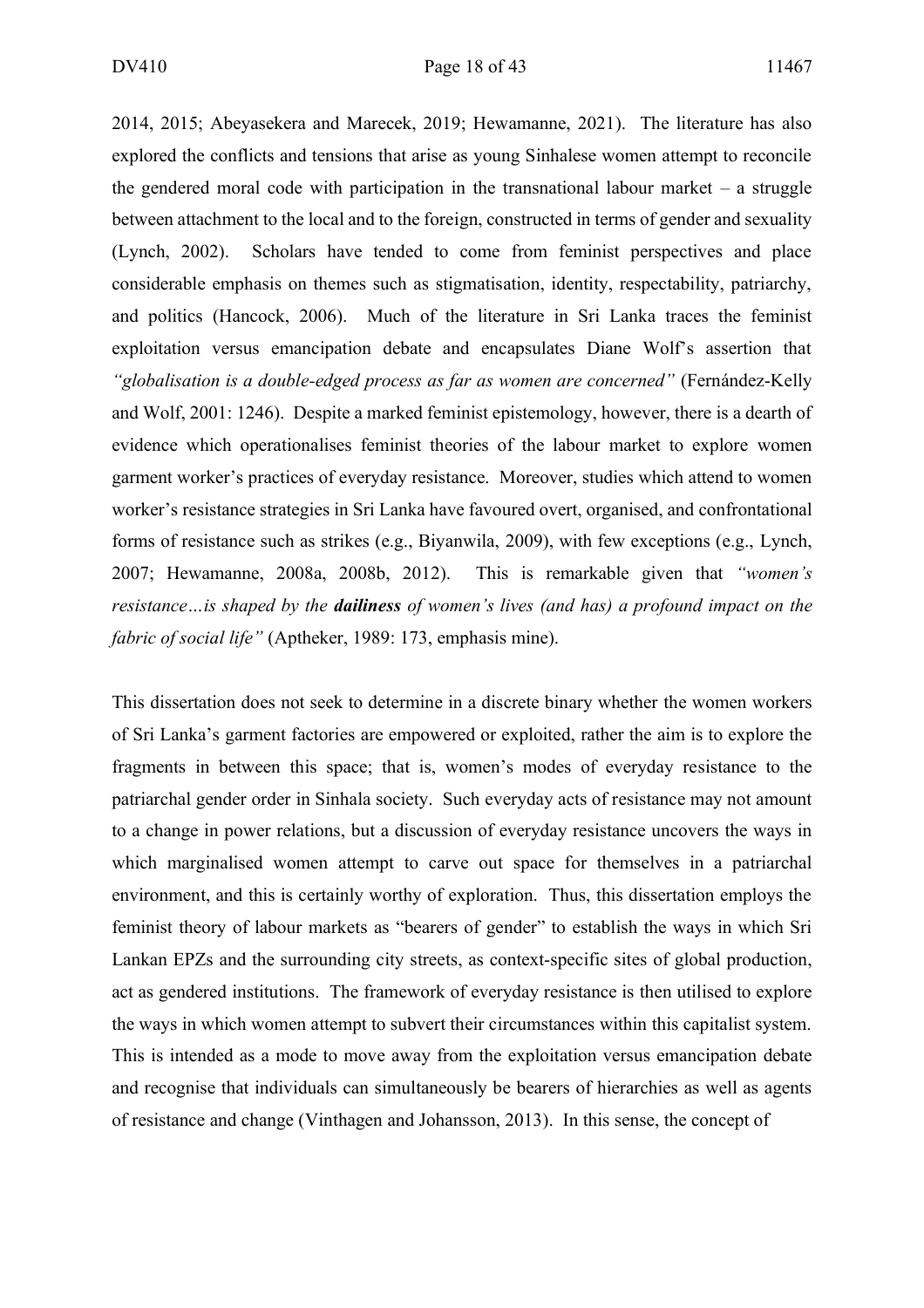everyday resistance enables actions which may appear to constitute the reproduction of power to be reconceptualised as disguised resistance (Vinthagen and Johansson, 2013).

The overarching research question guiding analysis is as follows:

• How do women garment workers employ practices of everyday resistance to challenge the patriarchal gender order of Sri Lankan society?

To explore this, the following sub-questions are useful:

- How do Sri Lanka's EPZs and the surrounding spaces act as gendered institutions?
- How do women garment workers challenge the dominant mores of respectability in Sinhala society?
- What strategies of everyday resistance do women garment workers employ to navigate the expectations and constraints of lajja baya?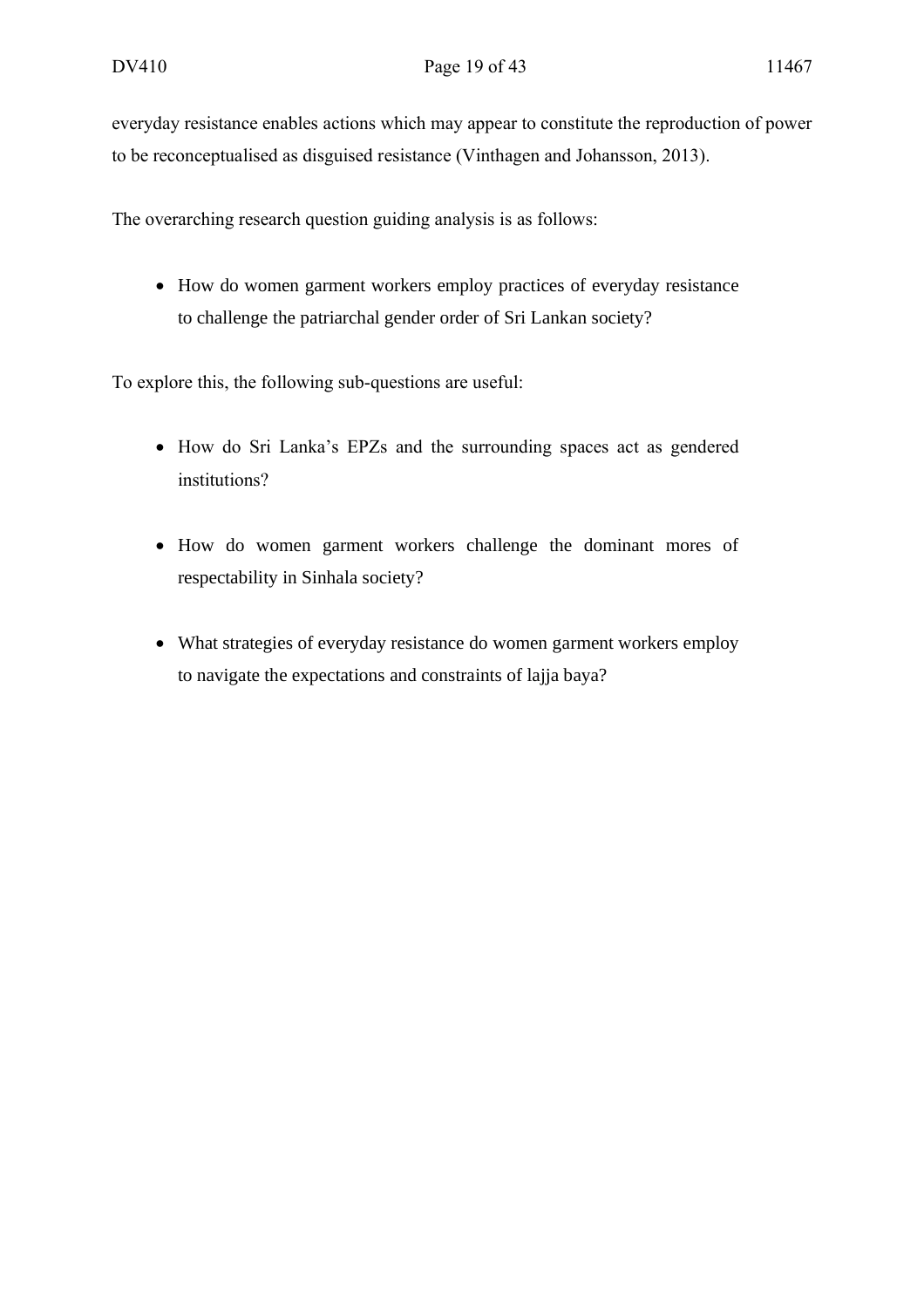#### **4. Methodology and study limitations**

The research design employed is a qualitative secondary data analysis of peer-reviewed literature, specifically a critical review of the feminist scholarship on women and work in the global South alongside a case study of acts of everyday resistance employed by female garment workers in Sri Lanka. The overall research aim is to explore how young Sinhalese garment workers challenge the patriarchal gender order that permeates Sri Lanka's EPZs through mundane acts woven into the fabric of daily life. Ultimately, the research attempts to bring together feminist theoretical concepts of the labour market and the framework of everyday resistance to the case study of Sri Lanka's women garment workers. In this sense, women garment workers' everyday resistance is situated firmly within broader feminist scholarship on gender and globalisation.

The literature search began by the identification of key concepts relevant to the overarching research question and sub-questions, including gender, patriarchy, respectability, sexuality, globalisation, and everyday resistance. Further key themes and terms were also identified such as export-orientated production, garment manufacturing, garment workers, and lajja baya. Three separate literature searches were then conducted:

- *i)* the first search concerned feminist scholarship on women and work in the global South to ensure a concrete theoretical grounding; search terms included women, gender, feminism, globalisation, exploitation, emancipation, development, female labour force participation, patriarchy, export-orientated production, and EPZs,
- *ii)* the second search focused upon the resistance studies evidence base; search terms included resistance, everyday resistance, power, and agency in the global South, and
- *iii)* the third and final search attended to the above research issues in the case study country of Sri Lanka and was conducted in two parts: firstly, the search gathered research on a wide range of experiences of women garment workers – largely framed in an exploitation versus emancipation binary – and central here were themes of stigma, social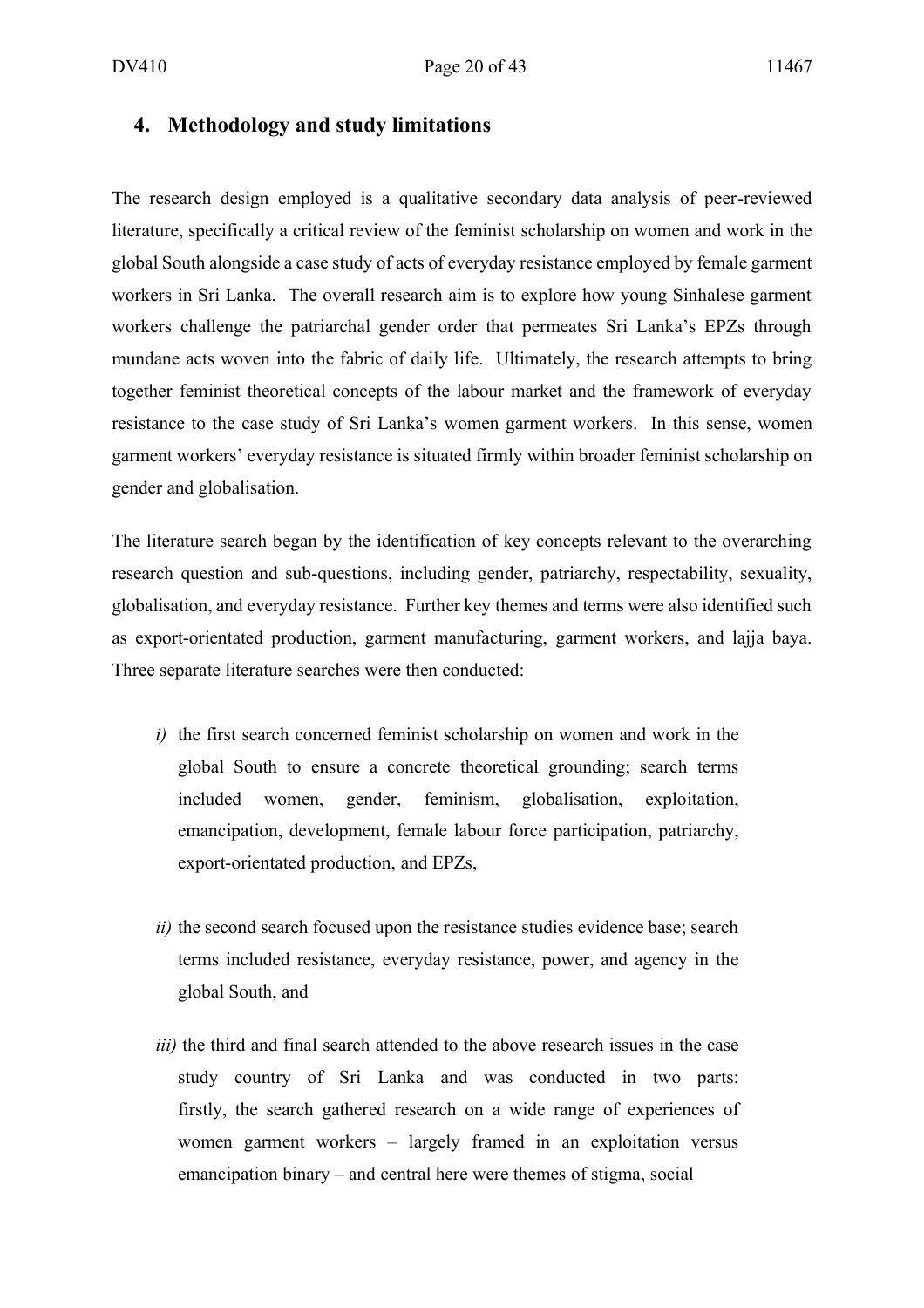*iv)*marginalisation, gender inequality, gender relations, the sexual division of labour in the labour market, masculinities, and lajja baya; secondly, Boolean logic was utilised to search for scholarship which attended to these themes as well as female worker's strategies of everyday resistance. For instance, "women garment workers" OR "female garment workers" OR "women workers" OR "factory workers" AND resistance OR "everyday resistance" OR "resistance strategies" AND "Sri Lanka". These searches were also supplemented with further relevant terminology searches conducted throughout the research process. The evidence was obtained from academic journals and books; the LSE Library, SCOPUS, JSTOR, and Google Scholar databases were searched. Relevant module reading lists also proved useful throughout the research process and were regularly drawn upon to obtain evidence.

A qualitative secondary data analysis of peer-reviewed literature was selected as the principal methodology for several reasons. Firstly, interrogations of feasibility are central to the development of an appropriate research design. I had initially intended to travel to Sri Lanka to conduct ethnographic fieldwork, incorporating participant observation and key informant interviews. I have previously conducted fieldwork in Sri Lanka, both in Colombo and the Hambantota District, and thus have established research contacts in the region. However, fieldwork proved unfeasible given COVID-19 travel constraints. As such, I planned to conduct qualitative semi-structured interviews with Sinhalese women garment workers via Zoom. This also proved challenging, however, in terms of participant recruitment, participant access to relevant technical equipment (including Wi-Fi), and the potential language barrier. Given these considerations, the re-use of qualitative research was the most feasible methodological choice. Furthermore, this research design is well-placed to explore the research questions, and achieve the principal research aim, as secondary data analysis affords the opportunity to glean novel understandings from pre-existing evidence. For instance, as Irwin and Winterton (2011: 4) explain, qualitative secondary analysis can be utilised to prioritise a concept that was *"present in the original data but was not the analytical focus at that time"*. This is pertinent to this study which explores women garment worker's responses to the gendered global order as modes of everyday resistance. Ultimately, prior studies on women garment workers in Sri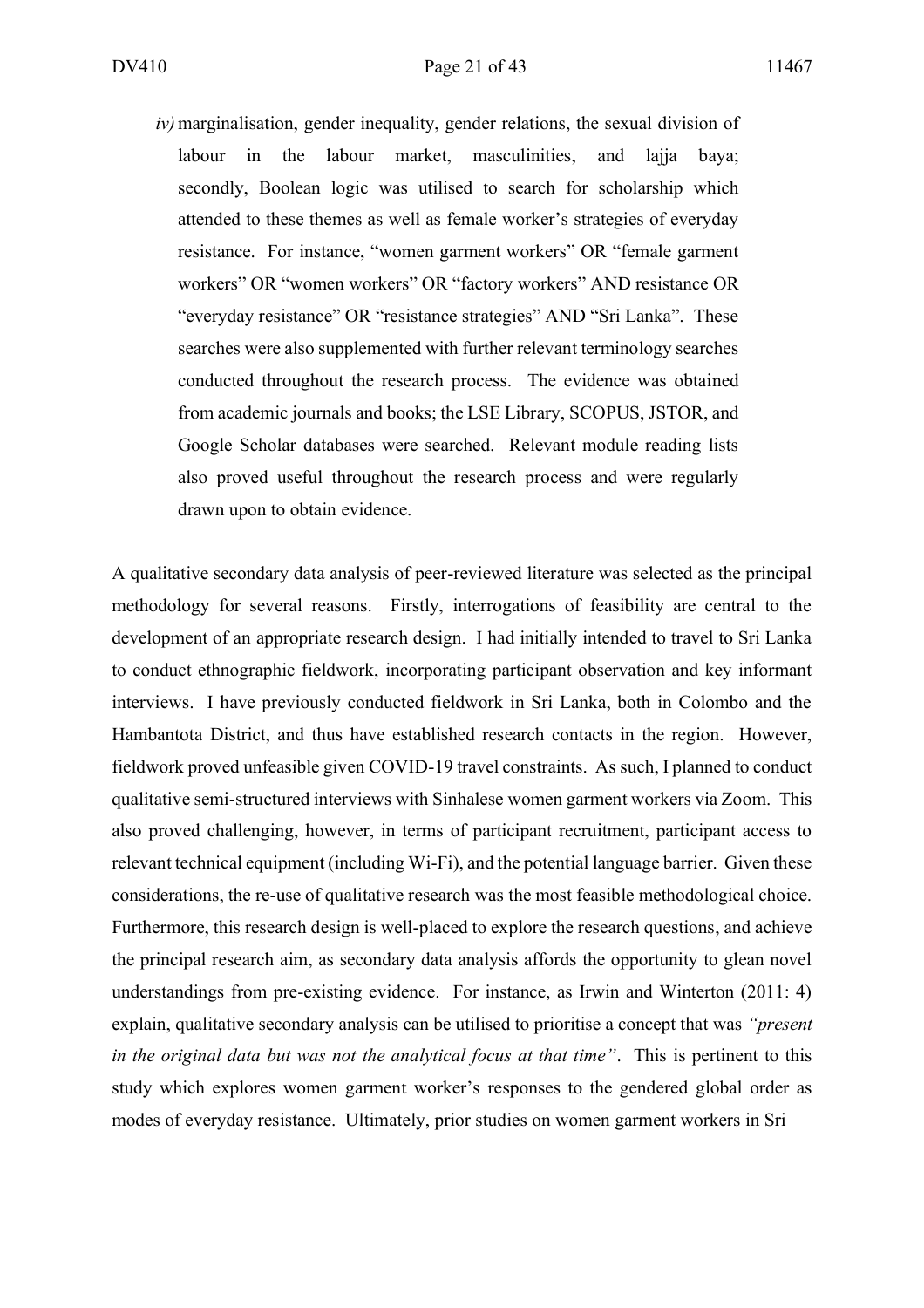Lanka have neglected to explicitly operationalise feminist theories of the labour market in relation to the framework of everyday resistance.

Despite this, it is undoubted that ethnographic methodologies would have enabled greater understandings and nuanced insights of the research issues raised. This is attributed to the ability of ethnography to capture the intimate meanings and motivations that structure informant behaviour, as well as deeper insights into the context-specific social worlds of participants. Thus, it is feasible to suggest that the inability to immerse myself in Sinhala society, and factory sites more specifically, represents a tangible barrier to my understandings of the complexities embedded in gendered factory work and women's acts of everyday resistance. A key critique of qualitative secondary analysis concerns a sense of dislocation and distance from the original context in which research takes place (Irwin and Winterton, 2011). This is compounded as secondary research is entangled with relations between the original researcher and her participants, the original researcher and the contingent social landscape, and the original researcher and the data, which has led to concerns that the re-use of qualitative research is circumscribed (Hammersley, 2010; Irwin and Winterton, 2011). Notably, some scholars further such critiques and argue that the possibilities for valid substantive findings to emerge from secondary research, given distance from the original research context, is limited (Irwin and Winterton, 2011). In contrast, Mason (2007: 7) asserts that geographical proximity to the original research context becomes less significant in the production of valid analyses if we acknowledge reflexivity and allow *"for a range of reflexive interpretations of the data, some from close range and some from a distance"*.

According to England (1994: 244), reflexivity refers to a *"self-critical sympathetic introspection and the self-conscious analytical scrutiny of the self as researcher"*. In this sense, reflexivity is the capacity to reflect upon the ways in which one's own positionality influences the research process and, in turn, how the research process influences one. I engaged in an iterative process of self-reflection from research design to write up. As a white woman affiliated with an elite British university, I was particularly attentive to concerns in the feminist scholarship about western feminists speaking on behalf of "powerless" "Third World women" and the *"hegemony of western scholarship"* (Mohanty, 1988: 64). Discussion of Sinhalese women garment worker's acts of everyday resistance arguably goes some way to evade claims of the negative implications of western feminist writing. The hegemony of knowledge production, however, is certainly a limitation given that evidence was limited to research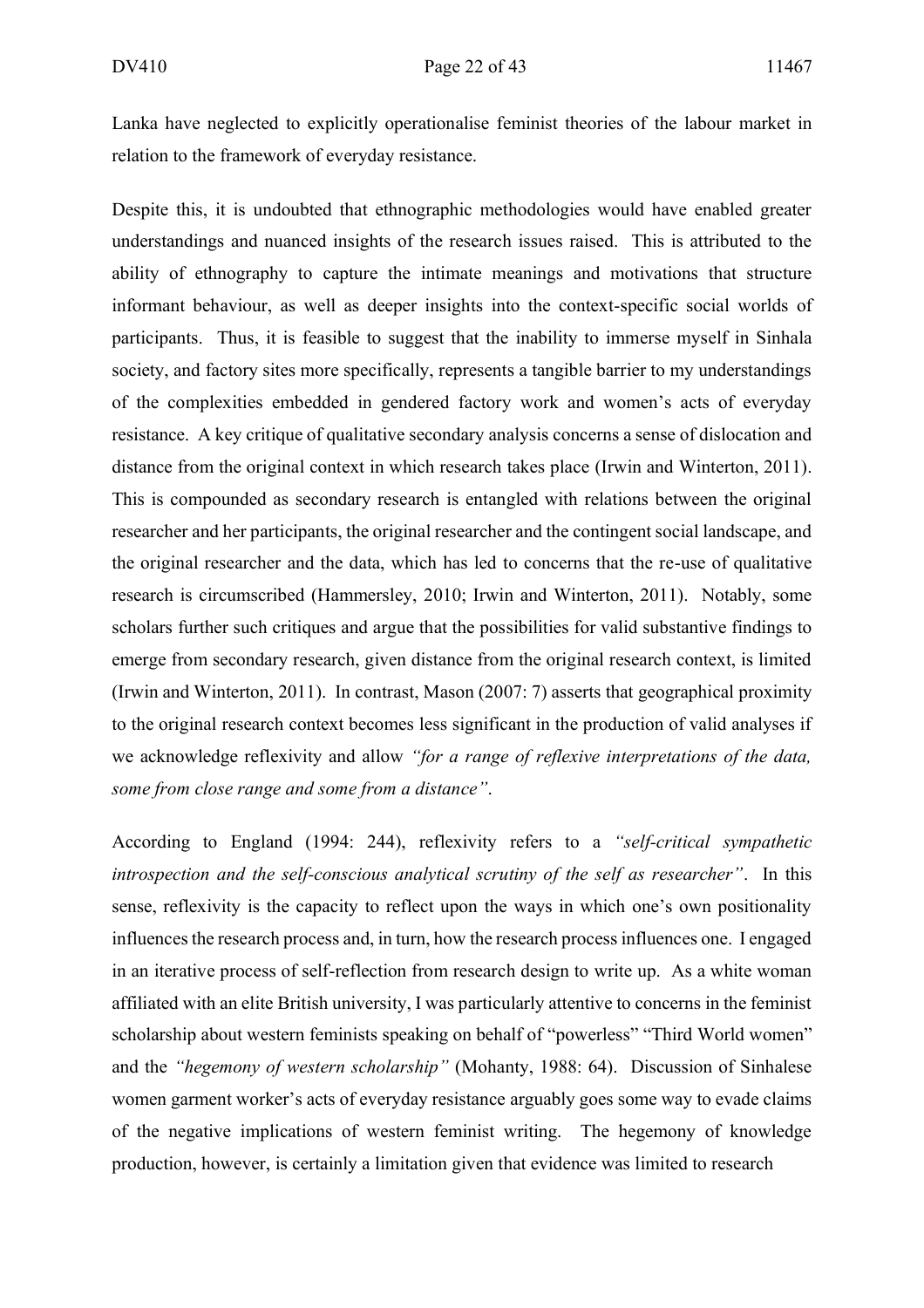published in English. However, I continuously interrogated the evidence selected for analysis to ensure that scholars from the global South, and Sri Lanka specifically, are represented. It is also noteworthy that the entire research process was guided by an awareness that *"feminist scholarly practices exist within relations of power – relations which they counter, redefine, or even implicitly support"* (Mohanty, 1988: 63). This research is certainly not immune to this claim.

Moreover, Mohanty (1988) takes issue with the way in which western feminist discourse constructs "women", as a category of analysis, as an already constituted, homogenous group with identical interests and desires which can be applied universally across cultures. For the sake of clarity and brevity, this study presents Sinhalese women factory workers as a homogenous group and fails to attend to issues of intersectionality, and thus can be subject to Mohanty's critique. Despite this, it is recognised that these women have a multitude of identities and belong to numerous different social groups. Another key limitation pertains to sole focus upon an extremely bounded case – women garment workers in Sri Lanka's EPZs which limits the generalisability of analysis. However, the Sinhala cultural concept of lajja baya has similarities across the South Asian continent and analysis is firmly situated within broader feminist discourses on gender and globalisation. Moreover, a distinctly microorientation is justified given feminist calls to move toward local and contingent accounts of global production. Finally, a qualitative research design is well-placed to address the research questions, particularly given that quantitative data would fail to account for the complexity of women's strategies of resistance in their everyday social lives. However, it is notable that the literature on women garment workers in Sri Lanka evidences the benefits of adopting a mixed methods approach. For instance, studies which collected survey data and conducted in-depth qualitative interviews arguably presented more convincing arguments as quantitative data supported researcher interpretations and evaded concerns of social desirability bias (e.g., Hettiarachchy and Schensul, 2001; Hancock et al., 2012)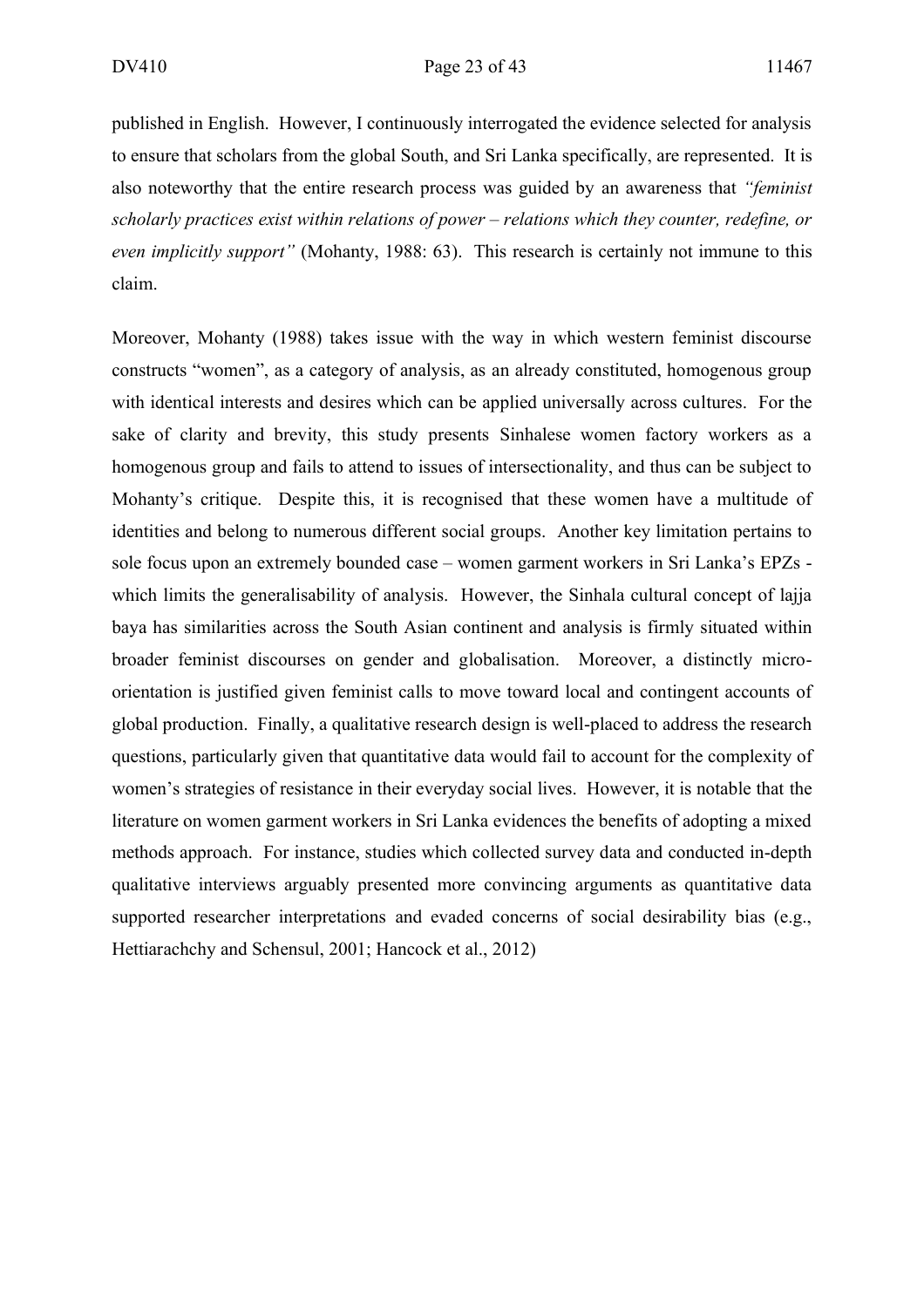#### **5. Discussion**

#### *5.1 Sri Lanka's EPZs as 'bearers of gender'*

In order to position Sri Lanka's garment manufacturing industry as a gendered institution, it is constructive to revisit Elson and Pearson's (1981) assertion that there are three tendencies between export-orientated production and the subordination of women. According to the authors, gender inequalities tend to be intensified, decomposed, and recomposed in world market factories (Elson and Pearson, 1981). In this sense, the labour market is not a neutral arena, rather it operates *"at the intersection of the productive and reproductive economies"*  and is structured by *"practices, perceptions, norms and networks which are "bearers of gender""* (Elson, 1999: 611). This chapter attends to the gendered practices, perceptions, and norms inherent in Sinhala society and the ways such practices shape the experiences of women garment workers. Specific attention is paid to the stigmatisation of these women as they traverse the gendered spaces in and around factory sites. Useful here is to think of the social construction of space, which refers to the ways in which space is political and ideological as well as inextricably linked to processes of social exclusion and division (Shields, 1991; Johansson and Vinthagen, 2014). This discussion is intended to offer a crucial foundation to later explore the ways in which women negotiate and contest the patriarchal gender order in their everyday lives.

#### *5.1.1 The gendered stigmatisation of women garment workers*

In Sri Lankan society, women garment workers are stigmatised and marginalised. To Goffman (1963), stigma is the possession of an undesirable attribute that deviates from socially prescribed norms and societal expectations. Individuals who possess such a negatively valued difference are discredited and discounted by others as less than human (Goffman, 1963). In this sense, the stigmatised individual occupies a "spoiled" identity and is subject to varieties of discrimination (Goffman, 1963). The stigma in which women garment workers are subject to is gender-inflected and attributed to the cultural-patriarchal-political systems that pervade Sinhala society (Hancock and Georgiou, 2017). Perpetrators of this stigmatisation include factory workers, male colleagues, individuals who reside in the localities surrounding EPZs, politicians, and the media. In this sense, the stigmatisation of women factory workers is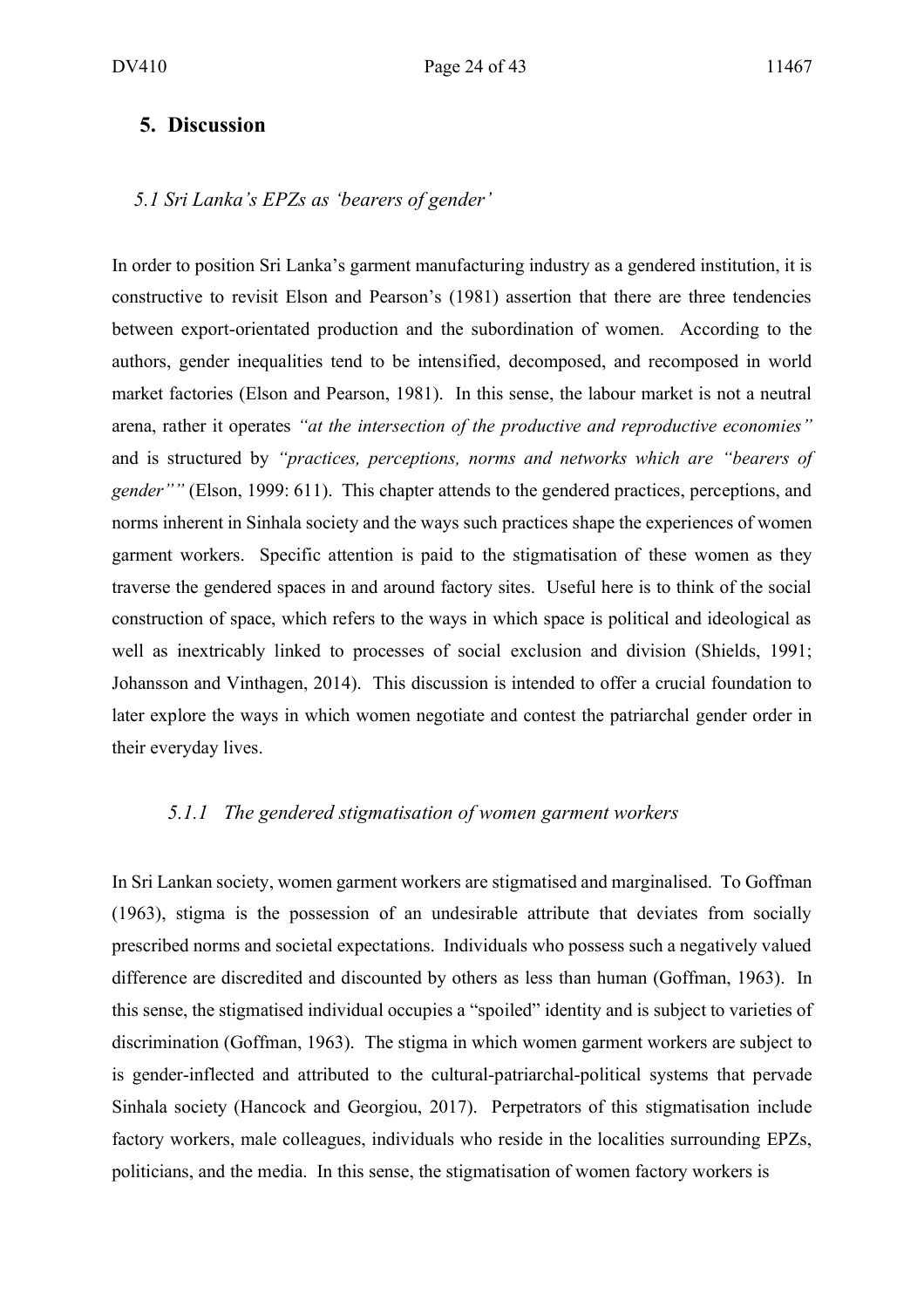embedded in the common sense of daily social life to the extent that it can be conceived as a form of symbolic violence (Bourdieu, 2004). Key here is the Sinhala concept of lajja baya, which constructs gender identities and structures gender relations; specifically, women are required to perform cultural ideals of feminine "respectability" and "dignity" (Jordal et al., 2014). Notably, here "dignity" refers to virginity. Pre-marital sex is ferociously condemned in Sri Lanka and a real or perceived deviation from norms of sexual modesty places the status of the unmarried woman and her kin network in jeopardy (Jordal, 2014). Several ethnographic studies have demonstrated the adverse consequences of a "loss" of lajja baya among young women, including the performance of suicide and self-harm behaviours (e.g., Marecek and Senadheera, 2012; Abeyasekera and Marecek, 2019). Moreover, deviation from patriarchal ideals of female selfhood often results in social exclusion and public ridicule (Withers and Biyanwila, 2014; Jordal et al., 2015). The following female factory worker's sentiment expresses the importance of adherence to lajja baya and points toward the gendered stigmatisation women experience:

*As girls we have to protect our dignity. Through an affair… even if the girl loses her dignity, they will not blame the boy. Society points the finger at girls.*  (Jordal et al., 2014: 668)

The gendered constraints of lajja baya are intensified as women enter the public sphere of the formal labour market. In line with Foucault, the female garment worker body is constructed as in need of greater masculine discipline and surveillance. In turn, women garment workers are subject to moral scrutiny, as one factory worker employed in in the Katunayake EPZ revealed:

*Society has a very bad perception of women factory workers. They look down on us and consider us as immoral people. We are not accepted and people disrespect us.*  (Hancock, 2006: 235)

The moral scrutiny of women garment workers is attributed to the spatial production of the EPZs and the surrounding localities, which are perceived as corrupt and degenerate spaces (Lynch, 2007; Hewamanne, 2008a). This is evidenced by common nicknames proscribed to the zones such as "city of whores", "love zones", and "zones of prostitutes" (Lynch, 2007;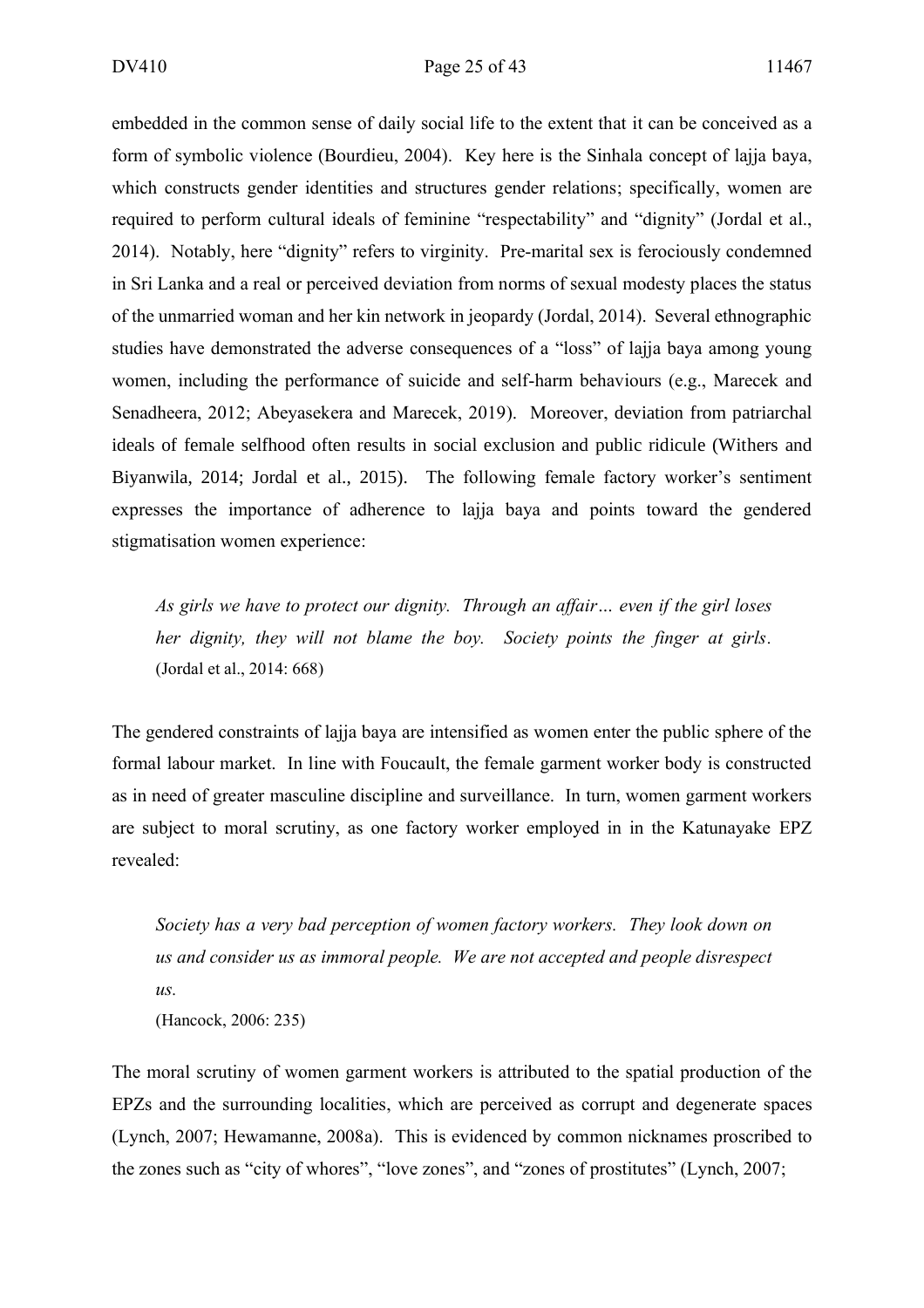Hewamanne, 2008a; Jordal, 2014). Additionally, women factory workers are commonly branded as "zone girls" (Jayawardena, 2020). In this sense, the identity of women garment workers and the cities are inextricably linked. This is partly attributed to the population of young, unmarried migrant women who live as independents no longer under the surveillance of their parents and village communities (Lynch, 2007; Jordal et al., 2014). This represents a direct violation of societal expectations that position rural women *"as the sole upholders of the manners, customs, and traditions of a glorious Sinhala past"* (de Alwis 1998: 193-194). Thus, in societal consciousness and national discourse the "Woman Garment Worker" (as a category) becomes the symbol of the immoral city space. In turn, the female garment worker body becomes the site in which national anxieties about fading traditions converge (Lynch, 2007). The following poem written by a female factory worker evidences this cultural tension:

*Little sister You came to the city from the village, Why did you change? You cut your hair short Started wearing trousers and short dresses — You were the most innocent girl in the village What happened to you after coming to the city? We can't correct the city But we can keep in mind to Protect the village [customs].* (Hewamanne, 2008a: 40)

Similarly, politicians opposed to the government's escalation of economic liberalisation policies in the 1990s argued that in garment factories*, "our innocent girls are sewing underwear for white women"* (Lynch, 2002: 88). Both the poem and statement invoke the moral panic that arises in Sinhala society as rural women enter the labour market and are exposed to foreign and "corrupting" urban spaces (Lynch, 2002). Additionally, a dichotomy is created between chaste Sri Lankan women and sexually loose Western women, which denotes the societal demands placed upon Sinhalese women to attain both sexual and cultural purity (Lynch, 2002). In this sense, discourses and practices of nationalism and sexuality are tightly interwoven (Lynch, 2002). This represents the ways in which state institutions employ strategies to wield a *"power of knowledge"* over the city space in order to characterise the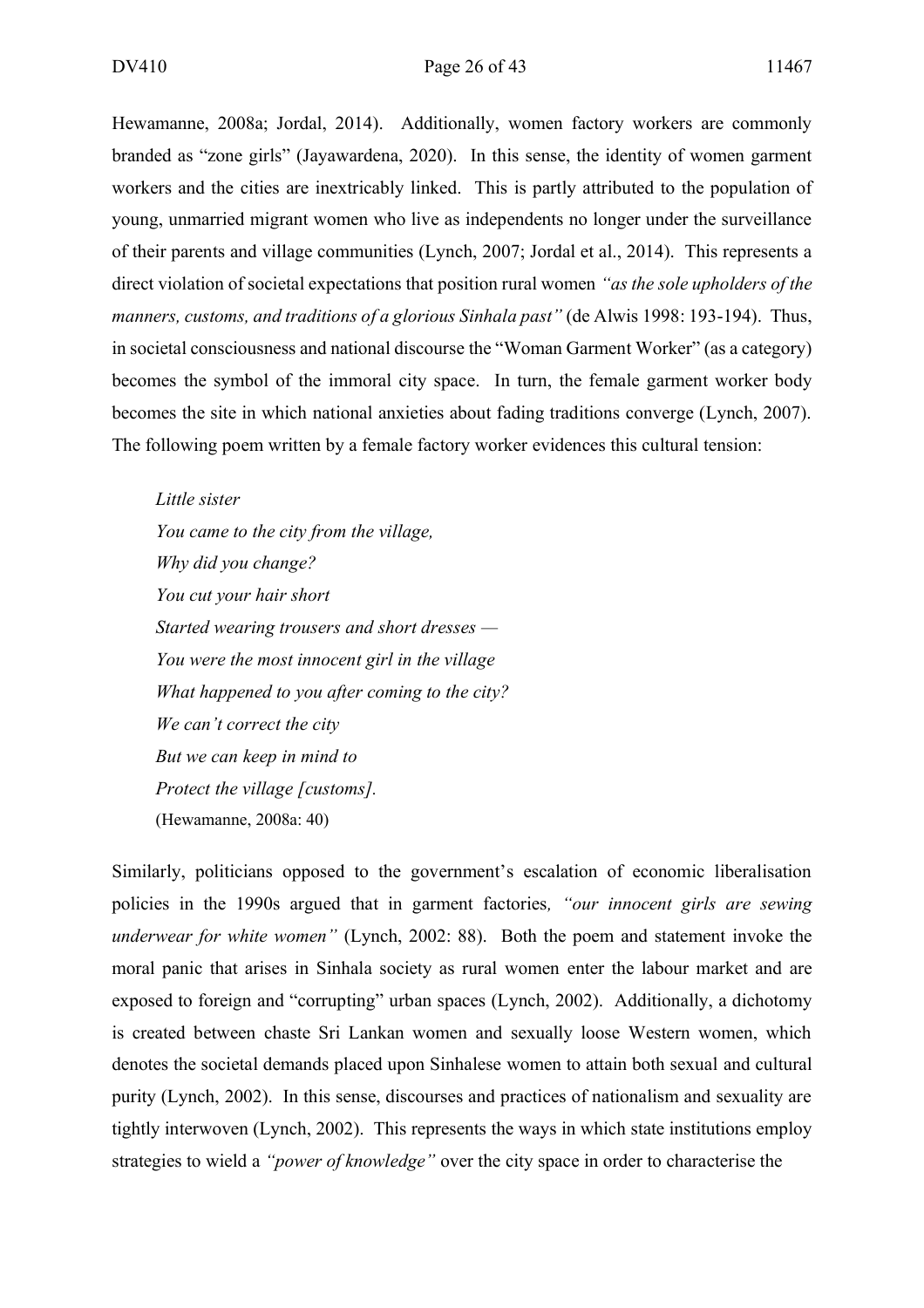space in ways that suit national discourses (de Certeau, 1984: 36). As Foucault (1980: 252) notes, *"space is fundamental in any exercise of power"*.

Furthermore, women garment workers are stigmatised as "Juki girls", owing to a Japanese industrial sewing-machine brand commonly used in garment factories (Lynch, 2007). The term connotes sexual promiscuity and thus demonstrates the ways in which women garment workers are *"perceived to undergo a moral degradation…from innocent to disrespectable"* – from village to city (Jordal et al., 2015: 5). Here then, to draw upon the work of Elson and Pearson (1981), gender inequalities are recomposed as novel identities designed to dehumanise women garment workers are constructed and become commonplace at most levels of Sri Lankan society. This is encapsulated by the following factory worker's sentiment,

*People do seem to think you are cheap and try to take advantage. People outside the zone consider the people working in the zone to be vulgar and different...we are branded as zone girls.* (Hancock, 2009: 412)

The above quote also signposts the women garment workers' vulnerability to adverse sexual and reproductive health outcomes as a consequence of their societal status. Ethnographic research in Sri Lanka has noted that these women often experience sexual harassment and sexual assault in the workplace and surrounding city streets, which encompasses a range of behaviours from verbal harassment to physical attacks and is perpetrated as a mechanism of control (e.g., Salzinger, 2003; Attanapola, 2004; Hewamanne, 2012). Specifically, Jordal and colleagues (2015) found that shifts in women's economic identities as a result of factory work contributed to male fears of marginalisation and powerlessness. In turn, men enacted traditional ideals of femininity to exercise power over women, demonstrate their status and superiority, and reconstruct masculinities (Jordal et al., 2015). Key here is the patriarchal societal norm that positions women as pure and virtuous yet in need of male protection; arguably, women who are perceived to transgress feminine ideals are thus unworthy of protection, which emboldens male sexual domination over "immoral" women (Jordal et al., 2015).

Ultimately, this discussion has evidenced the ways in which women garment workers are stigmatised and socially excluded in Sri Lankan society. This gendered stigmatisation represents the ways in which traditional gender roles and cultural ideals of femininity permeate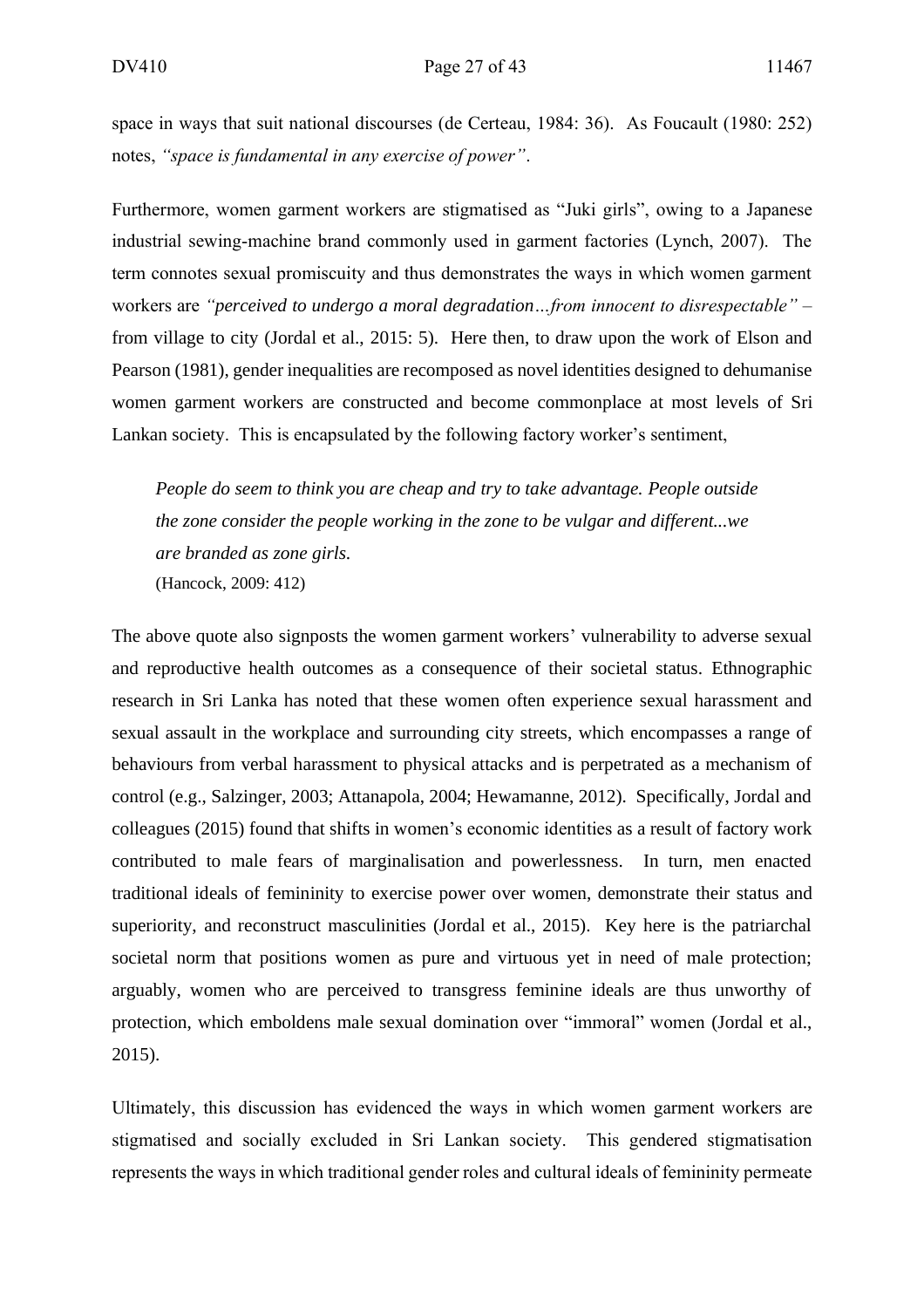the public sphere of the labour market. In contrast to so-called "market feminism", premised upon the belief that capitalist economic development and women's access to paid employment redresses gender inequality in the global South, this discussion suggests that *"patriarchy has not vanished with progress"*, but is rather *"developing with progress"* (Von Werlhof, 2001: 15; Kantola and Squires, 2012). As young and unmarried Sinhala women enter the labour market, a specific space of gender, they are subject to greater patriarchal structures of constraint which uphold nationalist discourses and protect male interests. So then, we should ask, how do women resist and destabilise these structural forces?

#### *5.2 Women garment worker's mode of everyday resistance*

The following discussion explores how women garment workers perform oppositional acts of everyday resistance. These practices subvert the gendered stigmatisation in which women are subjected to, allow them to carve out space for themselves within the confines of a patriarchal, gender-bearing system, and ultimately undermine power structures embedded in contemporary Sri Lankan society. Specific focus is upon the ways in which women create and participate in gendered public spaces and perform sub-cultural styles which lead to the creation of new identities.

#### *5.2.1 Creating and participating in gendered public spaces*

Struggles over the spaces of everyday life reveal the rules, the exclusions, the prejudice, and the implicit hierarchies that exist between different groups of urban dwellers (Beebeejaun, 2017). Beyond this, gender inequality is maintained or challenged through daily interactions, complex negotiations, and access to city spaces (Beebeejaun, 2017). Hewamanne (2008a: 26) conducted long-term ethnographic research among women in the Katunayake Free Trade Zone and found that workers engaged in everyday *"oppositional cultural practices"* to hegemonic patriarchal norms. Key here is the ways in which women created and participated in gendered public spaces around the factory and reconstituted the socially constructed immoral city space as a site of gendered resistance (Hewamanne, 2008a). According to Hewamanne (2008a), the garment workers consumed and occupied the public spaces of the city to socialise, gather, shop, buy food items, and so on. For de Certeau, (1984) city space is a site of embodied everyday activity in which we can observe how individuals articulate their rights and claims to public space. The women workers appropriated space in the city landscape as a collective body and,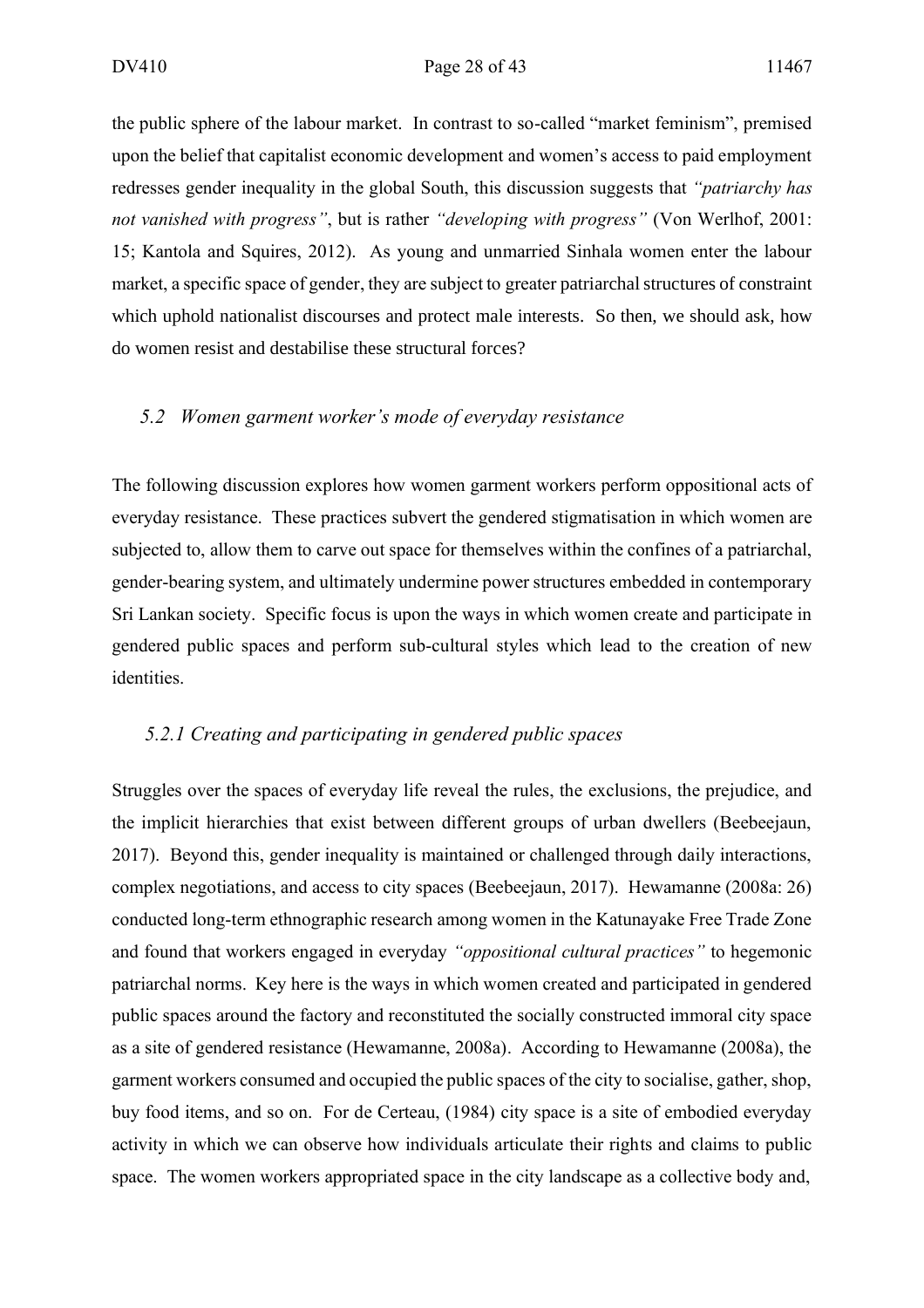in so doing, in their daily activities, created a particular model of the world imbued with their own meanings. As Mitchell (2003: 132) asserts, inclusion in space is gained through *"demanding the right to be seen"* and *"to be heard"*. In this sense, the spaces of everyday social life become sites of micropolitics. In other words, women garment workers' mundane everyday activities of shopping, gathering, and gossiping represent spatial tactics, conceived as a *"construction of belong"*, which contest their marginalisation and challenge societal hierarchies (Fenster, 2005: 219; Beebeejaun, 2017). Further, through the performance of these everyday spatial tactics, the women invented and populated a creative and radical "third Space", that is, "an-Other" space which undermined the patriarchal male-dominated public sphere (Soja, 1996).

Moreover, Hewamanne's (2008a, 2012) ethnographic fieldwork also found that women garment workers not only engaged in public space for social participation, but also performed assertive and flirtatious behaviours in clear violation of the "ideal Sinhala-Buddhist woman" construct. Specifically, the women engaged in practices of "sexual banter" with men on the city streets surrounding the factory (Hewamanne, 2012). Such practices included the exchange of sexualised jovial remarks, in which women not only enjoyed but actively encouraged (Hewamanne, 2012). Notably, in contrast to Western notions, the research found that women workers did not agree that catcalls and sexual innuendos represented sexual harassment (Hewamanne, 2012). Instead, the exchange of sexualised comments fulfilled a necessary social function and allowed women to express emotional and physical desires in a non-permissive society (Hewamanne, 2012). Through the public expression of sexual desires, the women challenged the dominant mores of respectability in Sri Lankan society and thus further articulated their rights to the city space. In other words, in line with Ardener (1975), women garment workers refused to be "muted".

Useful here is Lo's (2015) concept of "unrecognised cultural currency", which refers to how certain cultural resources possessed by subordinate groups are employed to facilitate everyday acts of resistance. Such resources are not recognised as valuable by powerful groups, but nevertheless can be harnessed to facilitate practices that are useful to the subordinated (Lo, 2015). Importantly, marginalised groups use unrecognised cultural currency to lessen the impact of oppression without having to noticeably confront those in power (Lo, 2015). In the case of sexual banter, women garment workers utilised their sexuality as a valuable cultural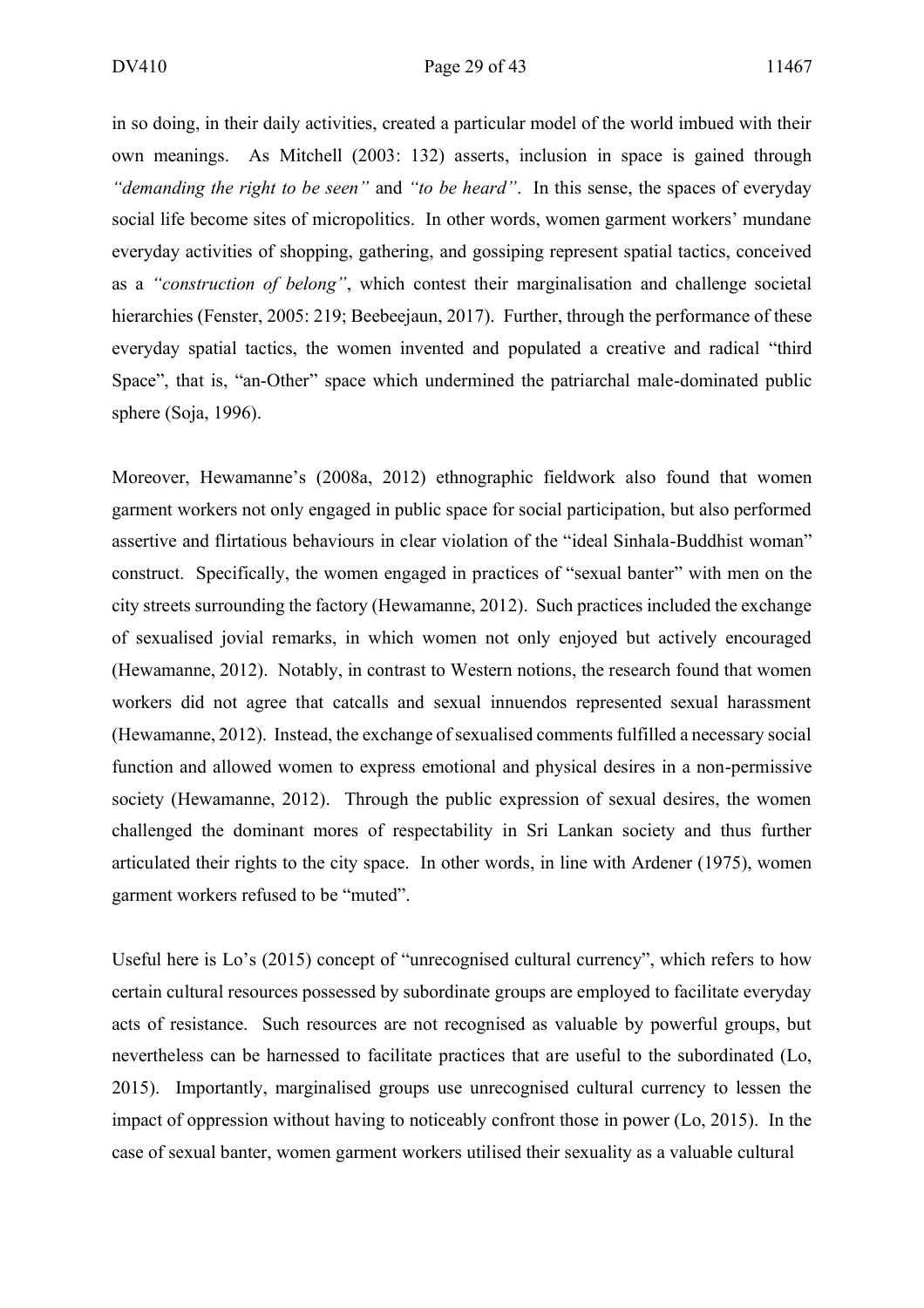resource to create a *"communicative space"* in which they transgressed the dominant ideologies of female respectability (Hewamanne, 2012: 263). As Johansson and Vinthagen (2014: 7) note, *"a practice of everyday resistance emerges out of a series of relationships and processes of interaction"*. Specifically, engaging in everyday interactions of sexual banter is one way in which the garment workers "bargained" with patriarchy and reclaimed the "spoiled" "whore" identity imposed upon them (Kandiyoti, 1988; Hewamanne, 2008a). This allowed women to negotiate an alternative identity as a gendered group of migrant garment workers (Hewamanne, 2012). This identity was expressed and celebrated in the gendered public spaces that the workers created and participated in (Hewamanne, 2008a). Ultimately, this discussion has demonstrated the importance of the category of space and the ways in which women garment workers' practices of everyday resistance are spatially organised, structured by social sites, and practiced in and through particular locations as a central social dimension (Johansson and Vinthagen, 2014).

#### *5.2.2 The performance of sub-cultural styles and the creation of new identities*

For Lynch (2007: 33), women's work on the global assembly line engenders novel opportunities to garment workers, but these women *"do not simply land on static, pre-existing social relations and identities"*, rather social relations, particular histories, and senses of self are all subject to change in profound ways through engagement in the processes of global production. Central here are the ways in which women learn how to become garment workers and, in the process, learn how to become members of a new community (Lynch, 2007). In this sense, as rural women enter the labour market and traverse the new social milieu in and around EPZs, novel identities are forged (Lynch, 2007). Hewamanne's (2008a; 2012) research among garment workers in Sri Lanka demonstrated that the women engaged in sub-cultural practices and performed a distinctive identity as a gendered group of migrant garment workers. Such practices centred around the adoption of new fashions and styles of dress (Hewamanne, 2008a). Aesthetic preferences can be conceived of as everyday sites of struggle *"where identities are created, where subjects are interpellated, where hegemonies can be challenged"* (Kondo (1997: 4). Similarly, the enactment of the "female" body is recognised as an arena of resistance (Johansson and Vinthagen, 2014). According to Hewamanne (2008a), women garment workers wore "loud" colourful dresses, bold lipstick colours, accessories, nail polish, and heavy makeup to proclaim their difference from middle-class women and to subvert recognised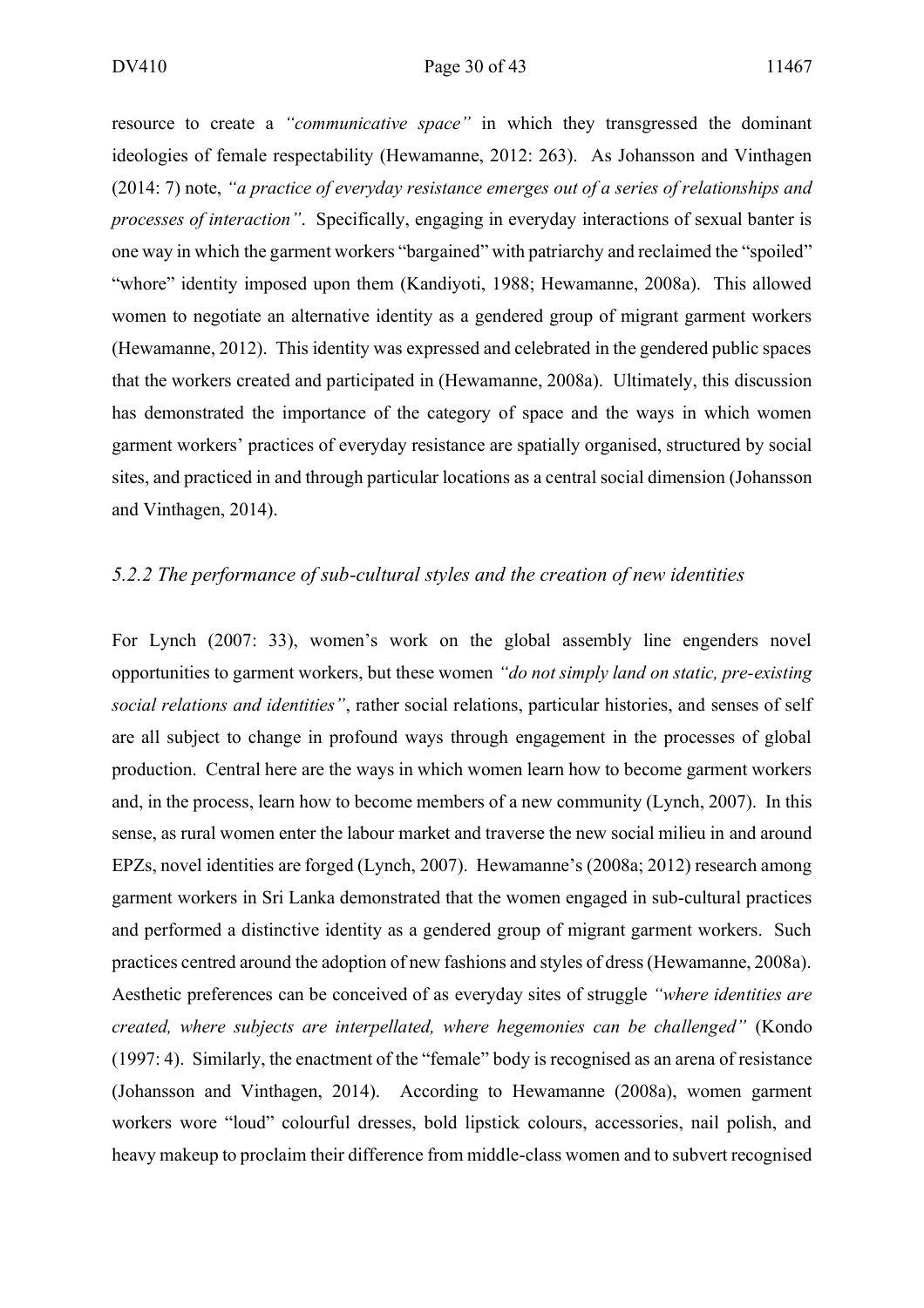middle-class cultural tastes and values. These fashion choices conveyed membership to the community of industrial garment workers and signalled their "third-class" identity (Hewamanne, 2008a). In Sri Lankan society, the pejorative term "third-class" refers to working-class cultural practices and tastes which are considered disrespectable (Hewamanne, 2008a). The following women garment workers' statements evidence the ways in which women celebrate this identity and, in the process, oppose the subjugating forces of the dominant classes:

*They say our fashions are third-class. Well, third-class is my class, and that is just fine with me.*

(Hewamanne, 2008a: 51)

*However much we try to be like them, they always brand us as lower class. Only when you realise that do you start seeing the stupidity of those hi-fi fashions. Then you start to think, Hmm, there is value in what we do and what we like.* (Hewamanne, 2008a: 51)

These quotes suggest that the women felt a sense of pride in their fashion choices and valued the ways in which this sub-cultural style separated them from the expectations of "respectable" tastes and practices. In this sense, the practice of body adornments produced women garment workers without shame and fear; in other words, without lajja baya. Whilst this categorisation is utilised to marginalise garment workers as disrespectable and deviant in Sinhala society, the women's performance of new cultural styles enabled them to refute this stigmatisation and reconceptualise the perceived loss of lajja baya in ways meaningful to them. This indicates the ways in which agents of everyday resistance can simultaneously occupy positions of power and domination in the nexus of power (Butz and Ripmester, 1999; Einwohner and Hollander, 2004).

Interestingly, representative of the tensions that arise at the global-local nexus, the garment workers' fashions reinforced societal anxieties about the pollution of traditional Sinhala values at the hands of global forces of modernisation (Hewamanne, 2008a). As such, stigmatising societal discourses framed the women as westernised, trouser wearing, immoral, and aggressive (Hewamanne, 2008a). Importantly, however, the garment workers articulated their fashion choices in the gendered spaces surrounding the zone and, in so doing, challenged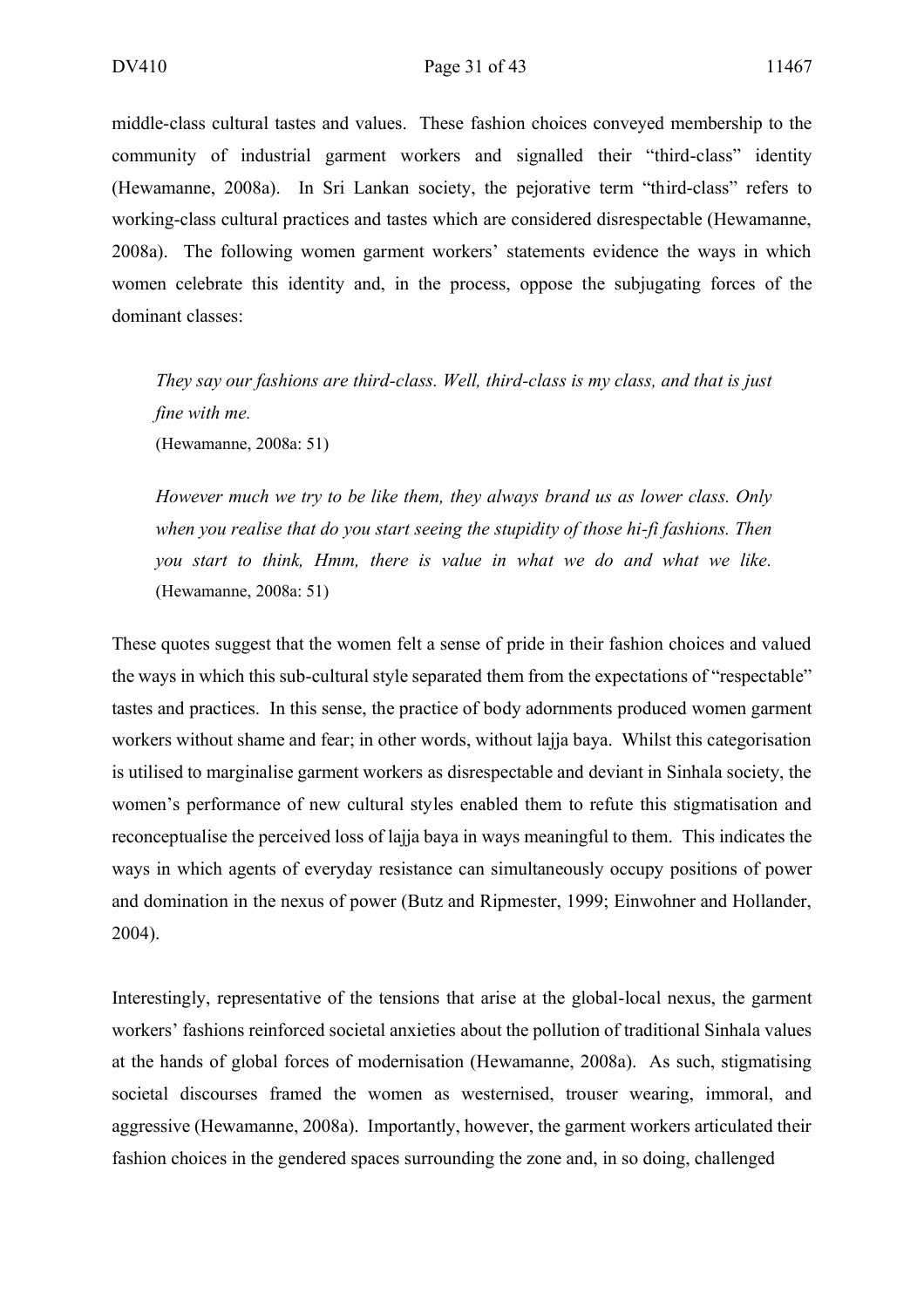dominant gender and class ideologies (Hewamanne, 2008a). Lynch's (2007) ethnographic study of women workers employed in garment factories in Udakande, located five miles outside the town of Kandy in central Sri Lanka, evidences the transformative potential of the performance of sub-cultural styles. The author found that a particular hairstyle known as "the bump" (hair placed into a bump at the front and clipped into place) was popular among garment workers and represented a distinct shift from the middle part hairstyle worn by rural nonfactory worker women (Lynch, 2007). According to Lynch (2007), informants described a "transformative moment" when co-workers adopted the bump hairstyle as it signified membership to the community of garment workers. Useful here is Judith Butler's (1988: 519) notion that *"gender is no way a stable identity… rather it is an identity tenuously constituted through stylised repetition of acts"* and thus the possibilities of gender transformation are found in a *"different sort of repeating, in the breaking… of that style"*. In this case, the bump hairstyle represents a new sub-cultural practice that ruptures women garment workers' ties to the patriarchal gender identity imposed upon them and indicates commitment to a new worker social identity. In this sense, women's everyday practices of self-expression via the means of fashion are imbued with deeper meanings and represent a form of everyday resistance to prevailing gender and class ideologies in Sri Lanka.

To summarise, this chapter has demonstrated how women garment workers perform new subcultural styles as a form of everyday resistance to the hegemonic cultural and class norms of Sri Lankan society. It has identified the ways in which women resist the subject positions imposed upon them, for instance as women without lajja baya, via the performance of their "third-class" garment worker identity. To take a Marxist viewpoint, this chapter has shown that female political interests rely upon women garment worker's engagement in and incorporation into the working class (Pearson, 2004). Ultimately, the performance of subcultural styles allows these women to article the new identity of garment worker and reclaim such an identity in meaningful and positive ways.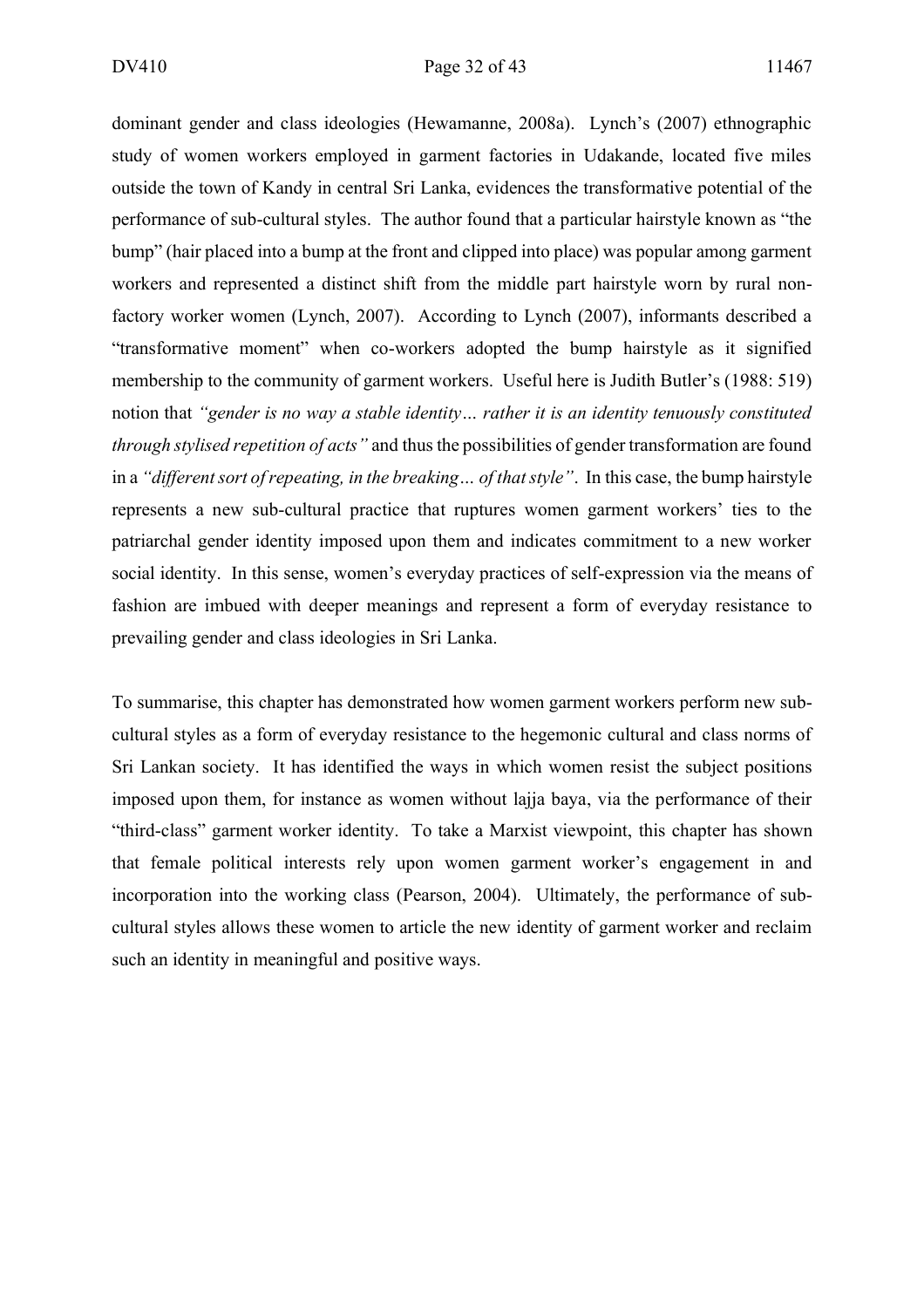#### **6. Conclusion**

This dissertation has explored women garment workers' practices of everyday resistance to the patriarchal gender order that exists in and around Sri Lanka's EPZs. The feminist gender and globalisation literature on women and work in the global South has acted as the foundation for the arguments formed. However, analysis represents a distinctive shift from the feminist scholarship; it has critiqued the ways in which the evidence base frames women's access to paid employment as either exploitation or emancipation. Furthermore, this dissertation has suggested that exploring women's modes of everyday resistance offers greater insights into the intersections of gender, patriarchy, and globalisation that play out in context-specific locales of global production. As such, a framework of everyday resistance has been employed in relation to the feminist literature to analyse the case study of women garment workers in Sri Lanka. Specific attention has been paid to how Sri Lanka's EPZs can be conceptualised as gendered institutions that stigmatise women garment workers, and the ways in which this stigmatisation permeates Sinhala society. Central here is the Sinhala cultural concept of lajja baya, which requires women to perform feminine ideals of respectability in order to uphold the nation. Discussion of women's modes of everyday resistance, however, evidences the creative ways in which women garment workers challenge the subject positions imposed upon them and create novel identities in their mundane activities of daily life.

The category of space has also been explored to gain deeper insights into the women garment workers' social worlds and the gendered spaces they create and participate in as they traverse the patriarchal mode of production. This discussion has demonstrated both the social production of space and of everyday resistance. Ultimately, Sri Lanka's EPZs and the surrounding city localities represent the space where global capital entwines with national discourses and the local bodies of women garment workers (Jayawardena, 2020). This discussion has evidenced the ways in which women operationalise strategies in their daily lives to reclaim this space, create new gendered spaces, and express their garment worker identity. Finally, although this dissertation is certainly not without limitations, by exploring the everyday modes in which women garment workers challenge the patriarchal gender order of the transnational market and Sinhala society, we can forge more meaningful understandings of the complexities that arise at the local-global nexus. Further study should seek to employ primary qualitative ethnographic methodologies to uncover women's voices in their response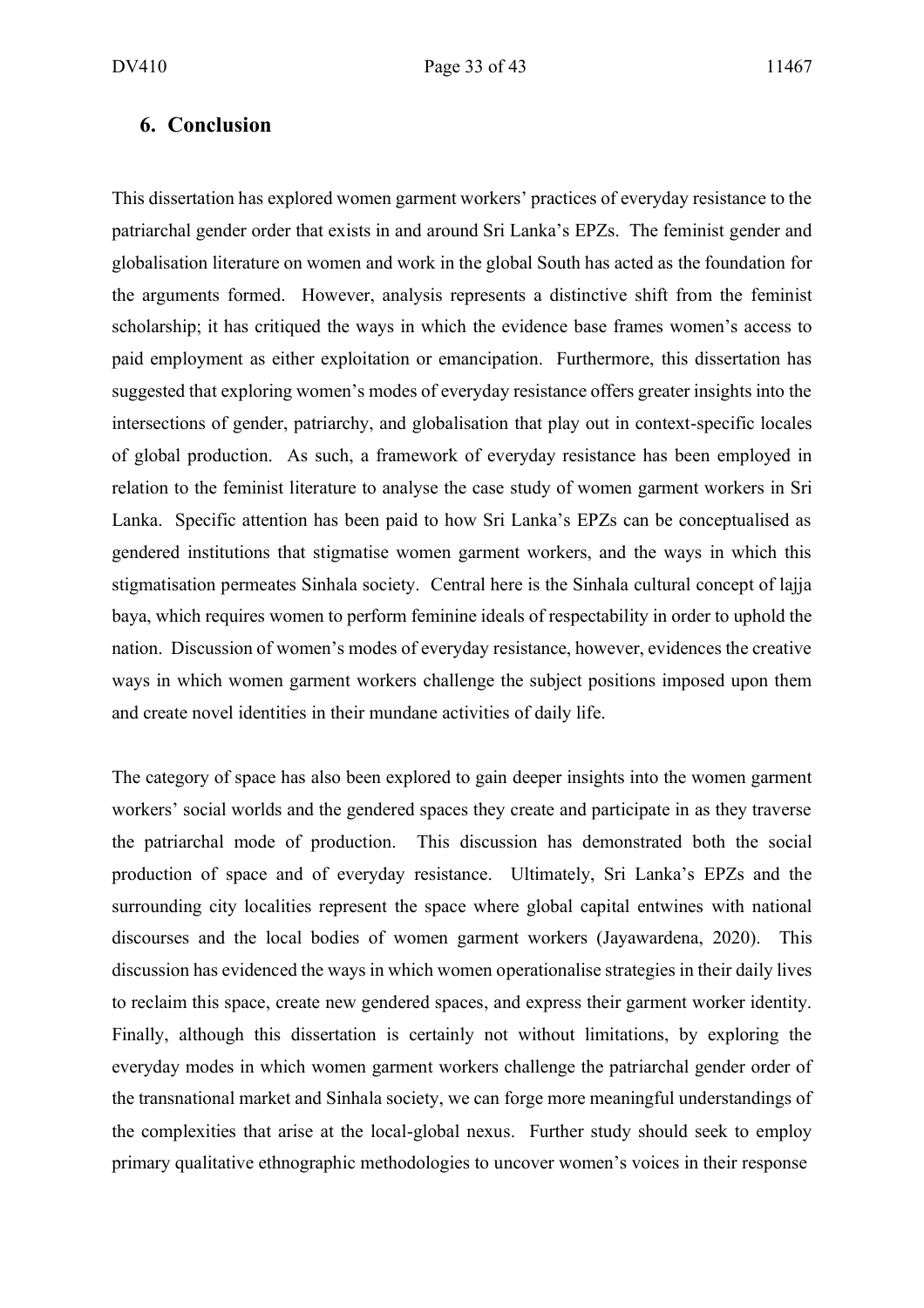to the global onslaught. Potentially, this would go a long way to silence the *"unsettling contradictions"* characteristic of the gender and globalisation exploitation versus emancipation debate (Pearson, 2004: 117). In short, this research encapsulates the following sentiment, *"women's interests may be subjectively constituted, imperfectly understood, subject to constraint, and difficult to act upon. But if they are completely missing, there is no point in feminists encouraging women to act upon them"* (Pearson, 2004: 27).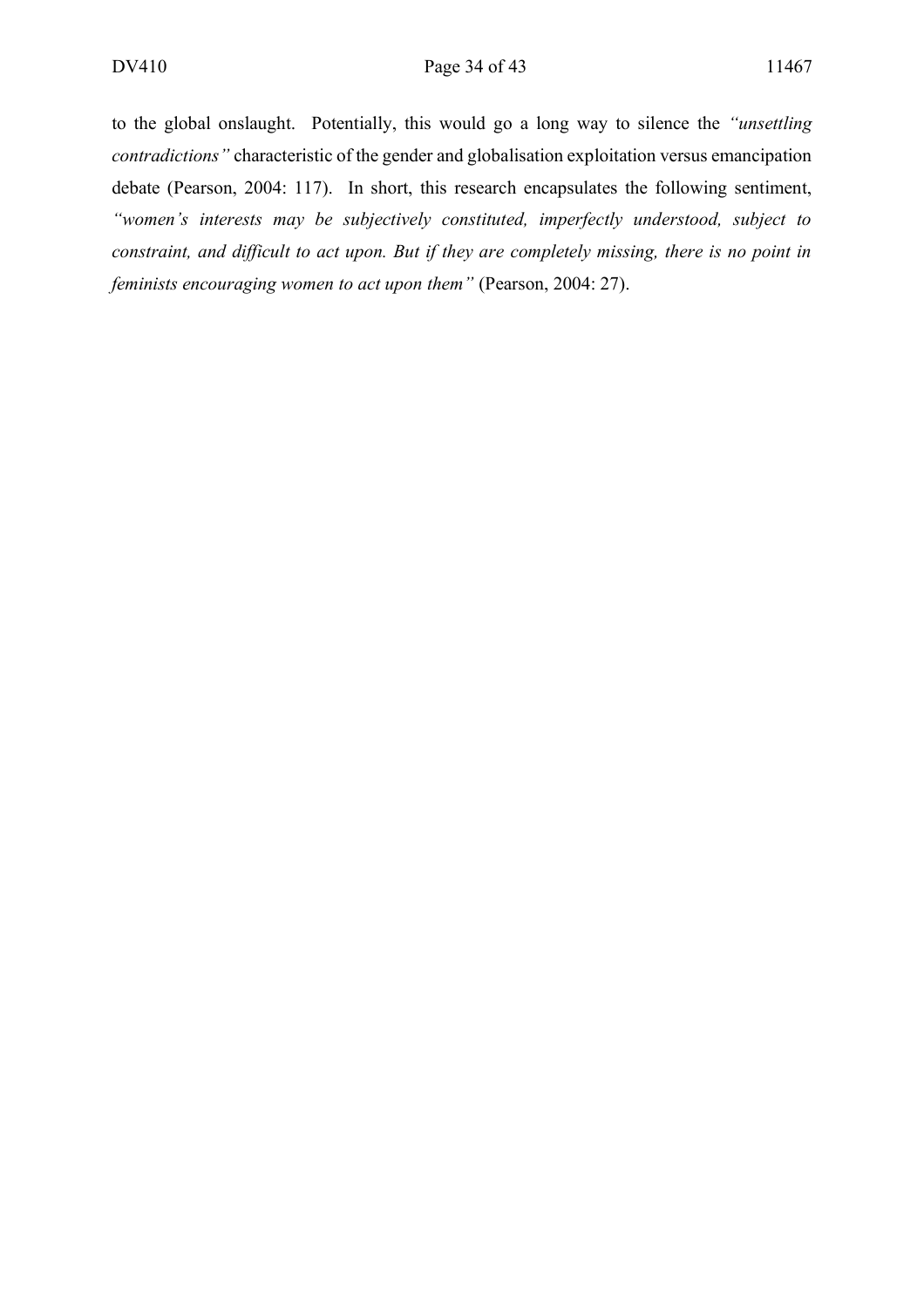#### **Bibliography**

Abeywardene, J., De Alwis, R., Jayasena, A. and Jayaweera, S. (1994). *Export processing zones in Sri Lanka: Economic impact and social issues*: International Labour Organization.

Abeyasekera, A.L. and Marecek, J. (2019). 'Embodied shame and gendered demeanours in young women in Sri Lanka'. *Feminism & Psychology*, 29(2), pp. 157-176.

Antonopoulos, R. (2009). *The Unpaid Care Work-Paid Work Connection*. Levy Economics Institute, Working Paper Series No. 541, Levy Institute, New York.

Aptheker, B. (1989). *Tapestries of Life: Women's Work, Women's Consciousness and the Meaning of Daily Experience.* Amherst: The University of Massachusetts Press.

Ardener, S. (1975). *Perceiving women*. Malaby Press.

Athukoralge, P., Athukorala, P. and Rajapatirana, S. (2000). *Liberalization and industrial transformation: Sri Lanka in international perspective.* Oxford University Press.

Attanapola, C. T. (2004). 'Changing gender roles and health impacts among female workers in export-processing industries in Sri Lanka', *Social science & medicine,* 58(11), pp. 2301-2312.

Attanapola, C. T. (2005). *Unravelling women's stories of health: Female workers' experiences of work, gender roles and empowerment relating to health in Katunyake export-processing zone, Sri Lanka.* Fakultet for samfunnsvitenskap og teknologiledelse.

Bair, J. (2010). 'On difference and capital: gender and the globalization of production', *Signs: Journal of Women in Culture and Society,* 36(1), pp. 203-226.

Barker, D. K. (2005). 'Beyond Women and Economics: Rereading "Women's Work"', *Signs: Journal of Women in Culture and Society,* 30(4), pp. 2189-2209.

Barrett, M. (2014). *Women's oppression today: The Marxist/feminist encounter.* Verso Trade.

Beebeejaun, Y. (2017). 'Gender, urban space, and the right to everyday life', *Journal of Urban Affairs*, 39(3), pp. 323-334.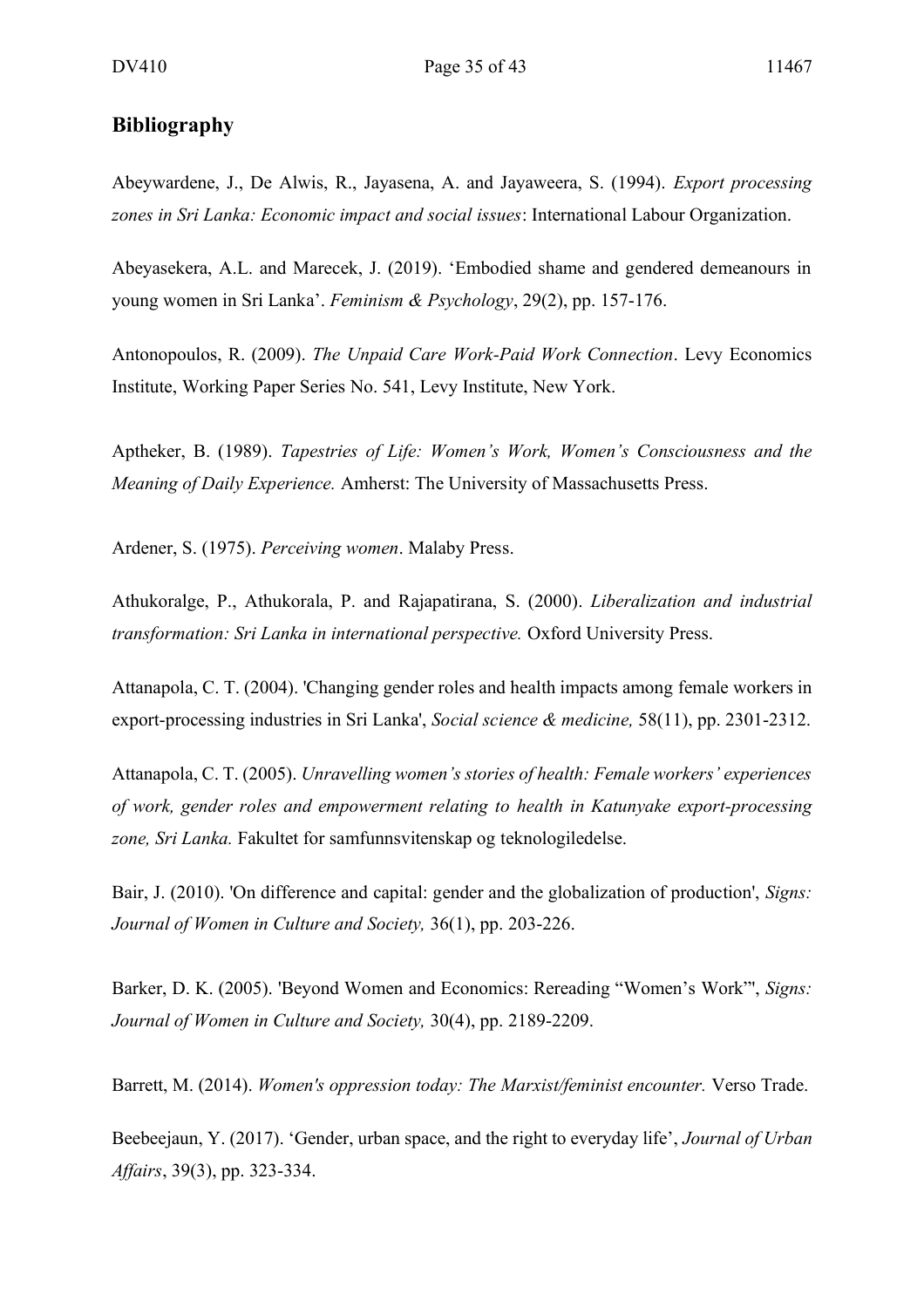Biyanwila, J. (2009). 'Women Workers Organizing in the Free Trade Zones: Collective Action and Community' in Gillan, M., and Pokrant, B. (eds.) *Trade, Labour and Transformation of Community in Asia*. Palgrave Macmillan, London, pp. 182-208.

Bourdieu, P. (2004). 'Gender and Symbolic Violence' In Scheper-Hughes, N. Bourgois, P. (eds.) *Violence in war and peace*. Malden, MA: Blackwell Publishers, pp. 339-347.

Butz, D., and Ripmeester, M. (1999). 'Finding space for resistant subcultures', *Invisible Culture*, *2*, pp. 1-16.

Butler, J. (1988). 'Performative acts and gender constitution: An essay in phenomenology and feminist theory', *Theatre journal*, *40*(4), pp. 519-531.

Chin, C. B., and Mittelman, J. H. (1997). 'Conceptualising Resistance to Globalisation', *New Political Economy*, Vol. 2, No. 1, pp. 25-37.

Dannecker, P. (2002). *Between conformity and resistance: women garment workers in Bangladesh*. Dhaka.

De Alwis, M. (1996). 'Sexuality in the field of vision: The discursive clothing of the Sigiriya frescoes' in K. Jayawardena, K. and De Alwis, M. (eds.) *Embodied violence: Communalising women's sexuality in South Asia* London: Zed Books, pp. 89–112.

de Certeau, M. (1984). *The practice of everyday life.* Berkeley: University of California Press.

Elson, D. and Pearson, R. (1981). ''Nimble fingers make cheap workers': An analysis of women's employment in third world export manufacturing', *Feminist review,* 7(1), pp. 87-107.

Elson, D. (1999). 'Labor markets as gendered institutions: equality, efficiency and empowerment issues', *World development,* 27(3), pp. 611-627.

England, K. V. (1994). 'Getting personal: Reflexivity, positionality, and feminist research', *The professional geographer,* 46(1), pp. 80-89.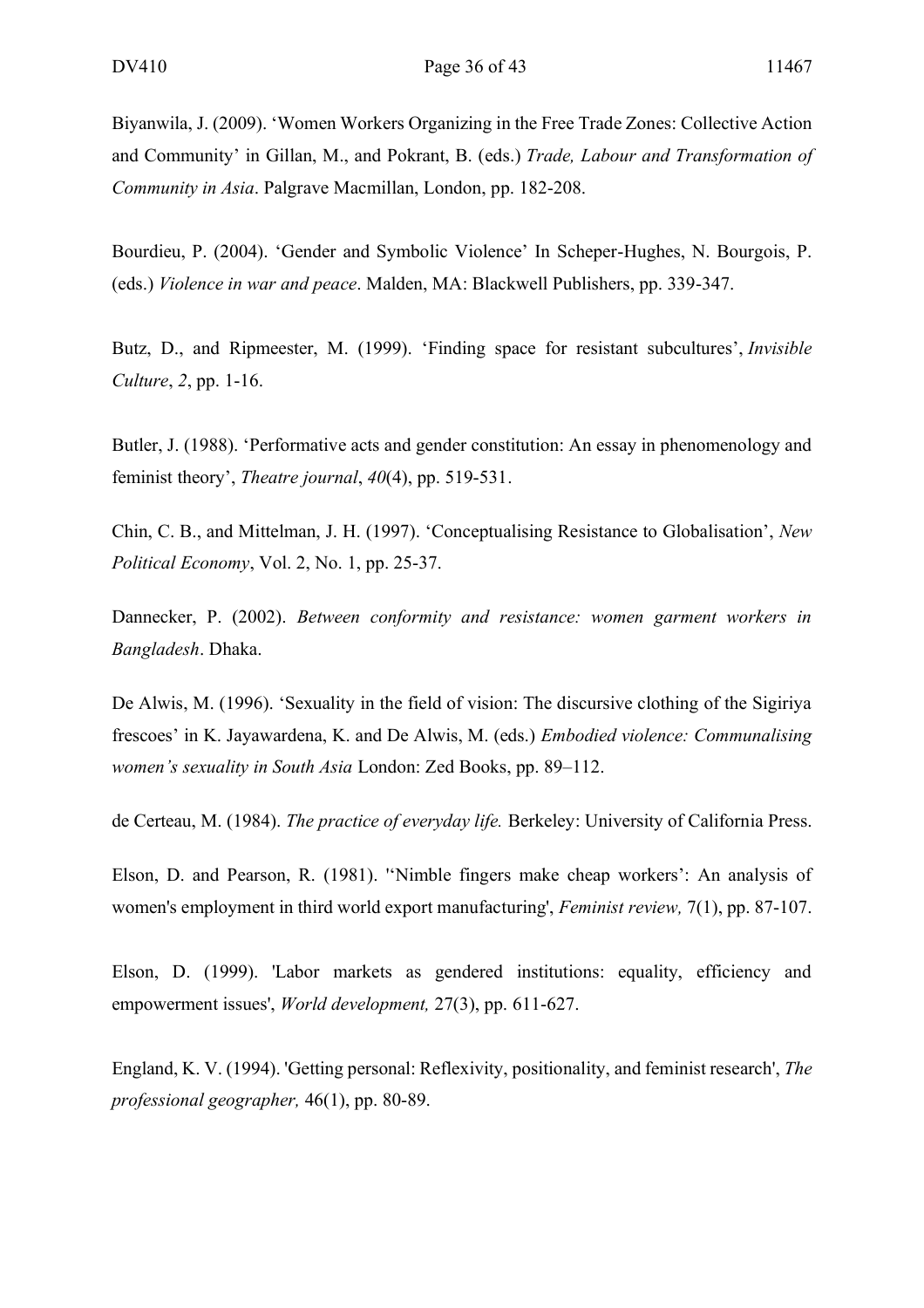Engman, M., Onodera, O. and Pinali, E. (2007). 'Export processing zones: Past and future role in trade and development', *OECD Trade Policy Papers,* No. 53, OECD Publishing, Paris.

Fenster, T. (2005). 'Gender and the city: The different formations of belonging', *Journal of Gender Studies*, 14, pp. 217–231.

Ferguson, A. (1989). *Blood at the Root: Motherhood, Sexuality and Male Dominance.* London, UK: Pandora/Unwin and Hyman.

Fernández-Kelly, M. P. (1983). *For we are sold, I and my people: Women and industry in Mexico's frontier.* Suny Press.

Fernández-Kelly, M. P. and Wolf, D. (2001). 'A dialogue on globalization', *Signs: Journal of Women in Culture and Society*, 26(4), pp. 1243-1249.

Folbre, N. (1994). *Who Pays for the Kids?: Gender and the Structures of Constraint.* Taylor & Francis.

Foucault, M. (1978). *The History of Sexuality. Vol. 1: An Introduction*. New York: Random House.

Foucault, M. (1980). *Power/Knowledge: Selected Interviews and Other Writings 1970–1977*. Brighton: Harvester Press.

Fröbel, F., Heinrichs, J. and Kreye, O. (1978). '"The new international division of labour"', *Social Science Information,* 17(1), pp. 123-142.

Goffman, E. (1963). *Stigma: Notes on the Management of Spoiled Identity.* Touchstone.

Hammersley, M. (2010). 'Can we re-use qualitative data via secondary analysis? Notes on some terminological and substantive issues', *Sociological Research Online*, *15*(1), pp. 47-53.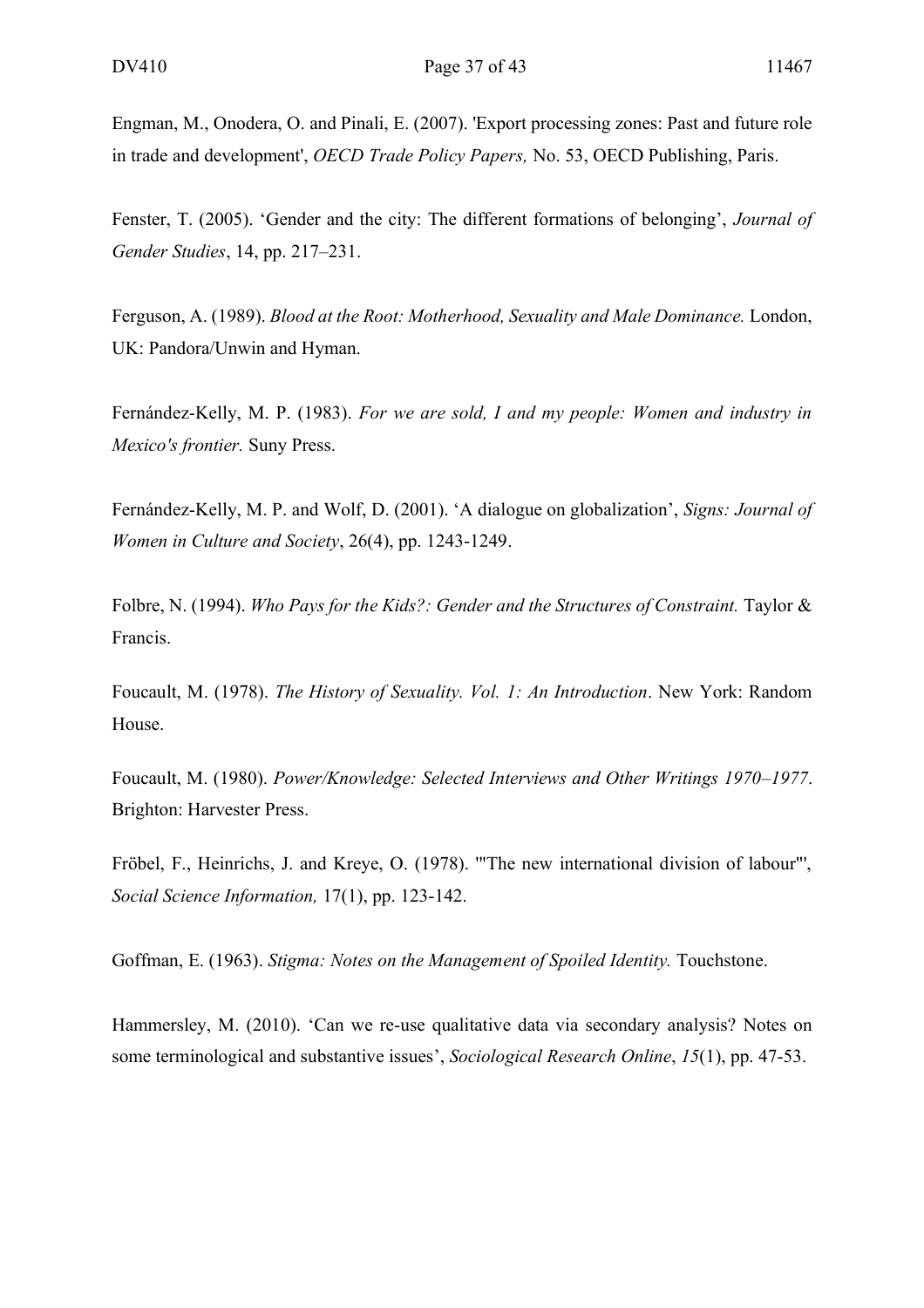Hancock, P. (2006). 'Women, work and empowerment: A portrait of women workers in two of Sri Lanka's Export Processing Zones', *Norsk Geografisk Tidsskrift-Norwegian Journal of Geography*, *60*(3), pp. 227-239.

Hancock, P. (2009). 'Gender, status and empowerment: A study among women who work in a Sri Lankan Export Processing Zone (EPZ)', *Journal of developing societies,* 25(4), pp. 393- 420.

Hancock, P., Middleton, S. and Moore, J. (2012). 'Gender, globalisation and empowerment: a study of women who work in Sri Lanka's Export Processing Zones', *Work Organisation, Labour and Globalisation*, 6(1), pp. 131-146.

Hettiarachchy, T. and Schensul, S.L. (2001). 'The Risks of Pregnancy and the Consequences among Young Unmarried Women Working in the Free Trade Zone in Sri Lanka', Asia-Pacific Population Journal, 16 (2), pp. 125-140.

Hewamanne, S. (2003). 'Performing 'Dis-respectability': New Tastes, Cultural Practices, and Identity Performances by Sri Lanka's Free Trade Zone Garment-Factory Workers', *Cultural Dynamics*, *15*(1), pp. 71-101.

Hewamanne, S. (2008a). '"City of Whores" Nationalism, Development, and Global Garment Workers in Sri Lanka', *Social Text*, *26*(2), pp. 35-59.

Hewamanne, S. (2008b). *Stitching Identities in a Free Trade Zone.* University of Pennsylvania Press.

Hewamanne, S. (2012). 'Negotiating sexual meanings: Global discourses, local practices, and Sri Lanka's Free Trade Zone (FTZ) factory workers', *Ethnography,* 13(3), pp. 352-374.

Hewamanne, S. (2021). 'Emergency Contraceptives are our Saviors: Sri Lanka's Global Factory Workers Negotiating Reproductive Health', *Journal of International Women's Studies,*  22(1), pp. 38-53.

Hollander, J. A. and Einwohner, R. L. (2004). 'Conceptualizing resistance', *Sociological Forum*, 19(4), pp. 533–554.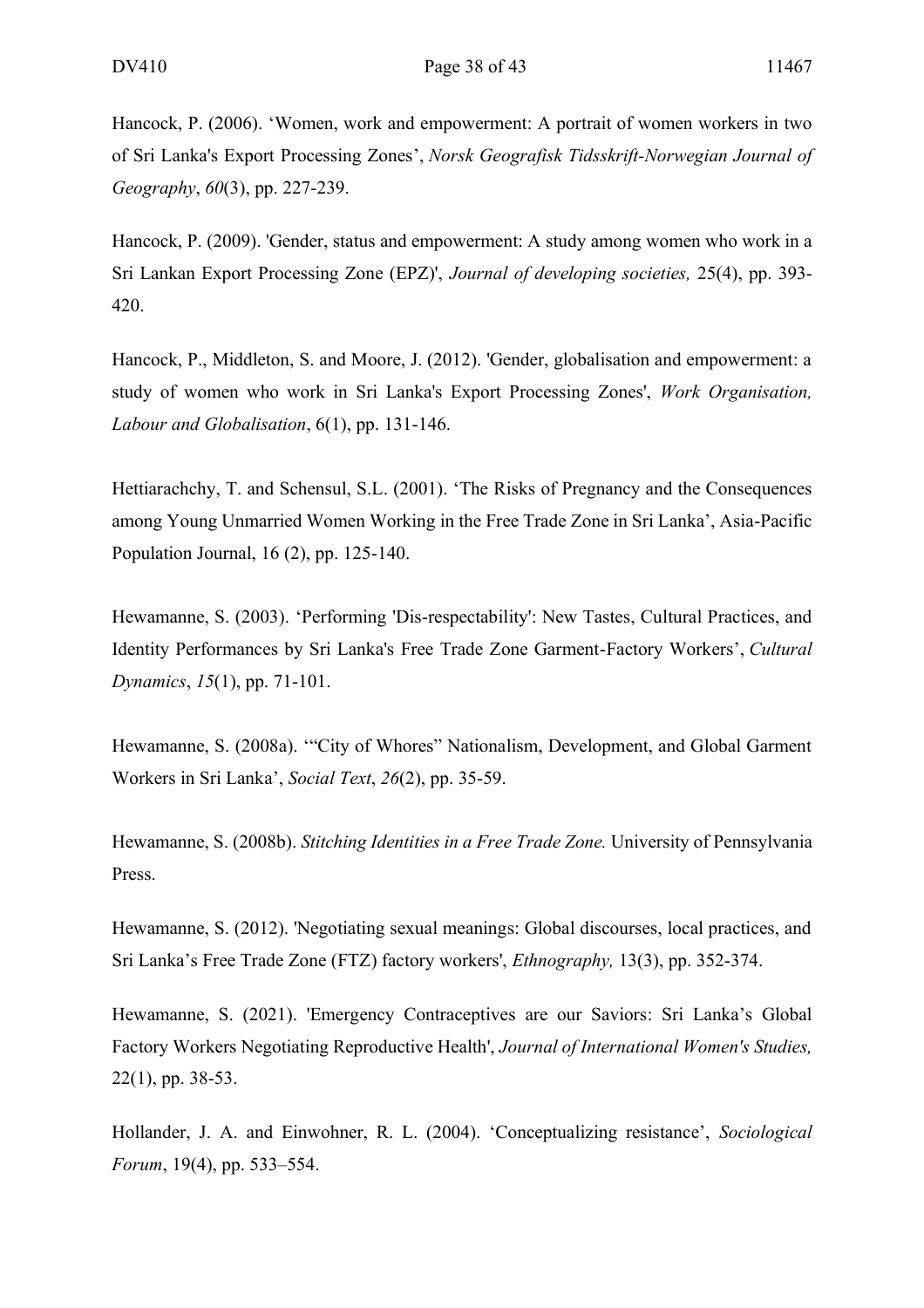Irwin, S., and Winterton, M. (2011). *Debates in qualitative secondary analysis: Critical reflections.* Timescapes Working Paper Series No. 4. Available at: [https://timescapes](https://timescapes-archive.leeds.ac.uk/wp-content/uploads/sites/47/2020/07/WP4-March-2011.pdf)[archive.leeds.ac.uk/wp-content/uploads/sites/47/2020/07/WP4-March-2011.pdf](https://timescapes-archive.leeds.ac.uk/wp-content/uploads/sites/47/2020/07/WP4-March-2011.pdf) (Accessed: 2 August 2021).

Jayaweera, S. and Sanmugam, T. (2001). *Women in garment and textile industries in Sri Lanka: Gender roles and relations.* Colombo: Centre for Women's Research.

Jayawardena, D. (2020). 'Other's place or othering space: Reframing the performativity of the neoliberalized space(s) of factory women in a free trade zone in Sri Lanka', *Gender in Management: An International Journal,* 35(5), pp. 405-421.

Jeganathan, P. (2000). 'A Space for Violence Anthropology, Politics and the Location of a Sinhala Practice of Masculinity' in Chatterjee, P. and Jeganathan, P. (eds.) *Community, Gender and Violence.* Colombia University Press, pp. 37-65.

Johansson, A., and Vinthagen, S. (2014).'Dimensions of everyday resistance: An analytical framework', *Critical Sociology*, *42*(3), pp. 1-19.

Johansson, A., and Vinthagen, S. (2019). *Conceptualizing 'Everyday Resistance': a transdisciplinary approach.* Routledge.

Jordal, M. (2014). *Living Up to the Ideal of Respectability: Sexual and Reproductive Health and Rights Implications for Unmarried Migrant Workers, Single Mothers, and Women in Prostitution in Sri Lanka.* Acta Universitatis Upsaliensis.

Jordal, M., Wijewardena, K. and Olsson, P. (2013). 'Unmarried women's ways of facing single motherhood in Sri Lanka–a qualitative interview study', *BMC women's health,* 13(1), pp. 1-12.

Jordal, M., Wijewardena, K., Öhman, A., Essén, B. and Olsson, P. (2014). 'Negotiating respectability: migrant women workers' perceptions of relationships and sexuality in free trade zones in Sri Lanka', *Health care for women international,* 35(6), pp. 658- 676.

Jordal, M., Wijewardena, K., Öhman, A., Essén, B. and Olsson, P. (2015). ''Disrespectful men, disrespectable women': Men's perceptions on heterosexual relationships and premarital sex in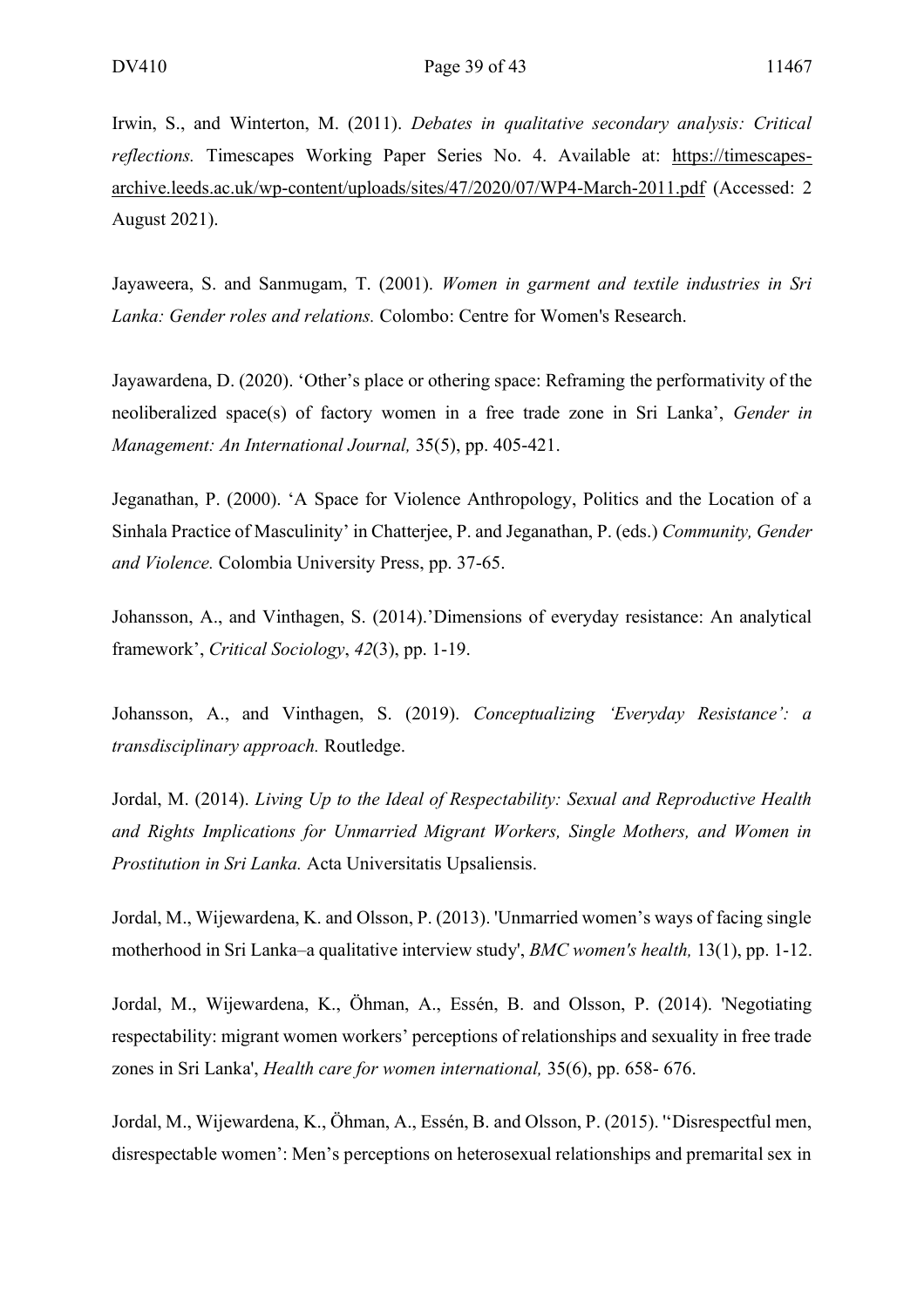a Sri Lankan Free Trade Zone-a qualitative interview study', *BMC international health and human rights,* 15(1), pp. 1-11.

Kabeer, N. (2000). *The Powers to Choose: Bangladeshi Women and Labour Market Decisions in London and Dhaka.* London: Verso.

Kabeer, N. (2003). Making rights work for the poor: Nijera Kori and the construction of "collective capabilities" in rural Bangladesh. Working paper series, 200. Brighton: IDS.

Kabeer, N. (2008). Paid Work, Women's Empowerment and Gender Justice: Critical Pathways of Social Change Pathways of Women's Empowerment. Working paper series, 1. Brighton: IDS.

Kabeer, N (2012). *Women's economic empowerment and inclusive growth: labour markets and enterprise development*. Discussion Paper No. 29. Centre for Development Policy & Research, School of Oriental & African Studies, University of London.

Kabeer, N. (2013). 'The rise of the female breadwinner: Reconfigurations of marriage, motherhood and masculinity in the global economy' in Rai, M. S. and Waylen, G. (eds.) *New Frontiers in Feminist Political Economy.* Routledge, pp. 62-84.

Kabeer, N., and Mahmud, S. (2004). 'Rags, Riches and Women Workers: Export-oriented Garment Manufacturing in Bangladesh' in Carr, M. (ed.) *Chains of Fortune: Linking Women Producers and Workers with Global Markets*. Commonwealth Secretariat, pp. 133-164.

Kabeer, N, Mahmud, S, and Tasneem, S. (2011). *Does paid work provide a pathway to women's empowerment? Empirical findings from Bangladesh.* Working paper series, 375. Brighton: IDS.

Kandiyoti, D. (1988). 'Bargaining with patriarchy', *Gender & society*, 2(3), pp. 274-290.

Kantola, J. and Squires, J. (2012). 'From state feminism to market feminism?', *International Political Science Review,* 33(4), pp. 382-400.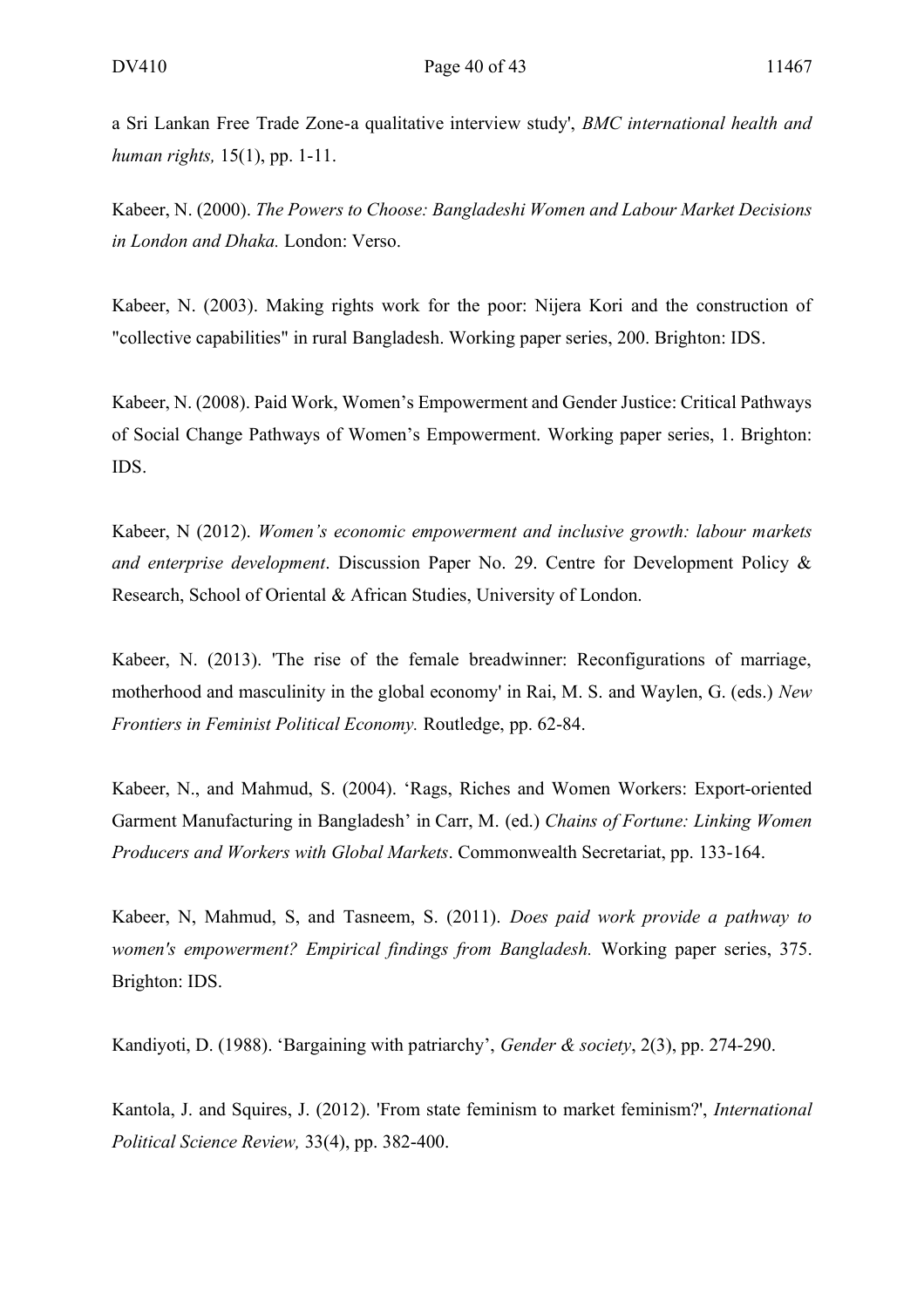Karunaratne, C., and Abayasekara, A. (2013). Impact of EPZs on poverty reduction and trade facilitation in Sri Lanka. Working Paper Series, No. 134. Asia-Pacific Research and Training Network on Trade, Bangkok.

Kondo, D. (1997). *About Face: Performing Race in Fashion and Theater*. New York: Routledge.

Lerner, G. (1986). *The Creation of Patriarchy.* Oxford: The University of Oxford Press. Reprinted in Rothenberg, P.S. (2005). *Beyond Borders: Thinking Critically About Global Issues.* New York: Worth Publishers, pp. 253-255.

Lim, L. Y. (1990). *'*Women's work in export factories: the politics of a cause' in Tinker, I. (ed) *Persistent inequalities: women and world development*. New York: Oxford University Press, pp. 101-119.

Lo, M. C. M. (2015). 'Conceptualizing "unrecognized cultural currency": Bourdieu and everyday resistance among the dominated', *Theory and Society*, 44(2), pp. 125-152.

Lynch, C. (2002). 'The politics of white women's underwear in Sri Lanka's open economy', *Social Politics: International Studies in Gender, State & Society*, *9*(1), pp. 87-125.

Lynch, C. (2007). *Juki girls, good girls*. Cornell University Press.

Marecek, J. and Senadheera, C. (2012). "I drank it to put an end to me': narrating girls' suicide and self-harm in Sri Lanka', *Contributions to Indian Sociology,* 46(1-2), pp. 53-82.

Mason, J. (2007). ''Re-using' qualitative data: on the merits of an investigative epistemology', *Sociological Research Online*, *12*(3), pp. 39-42.

Mies, M. (2012). *The Lace Makers of Narsapur.* Spinifex Press.

Mitchell, D. (2003). *The right to the city: Social justice and the fight for public space*. New York, NY: Guilford Press.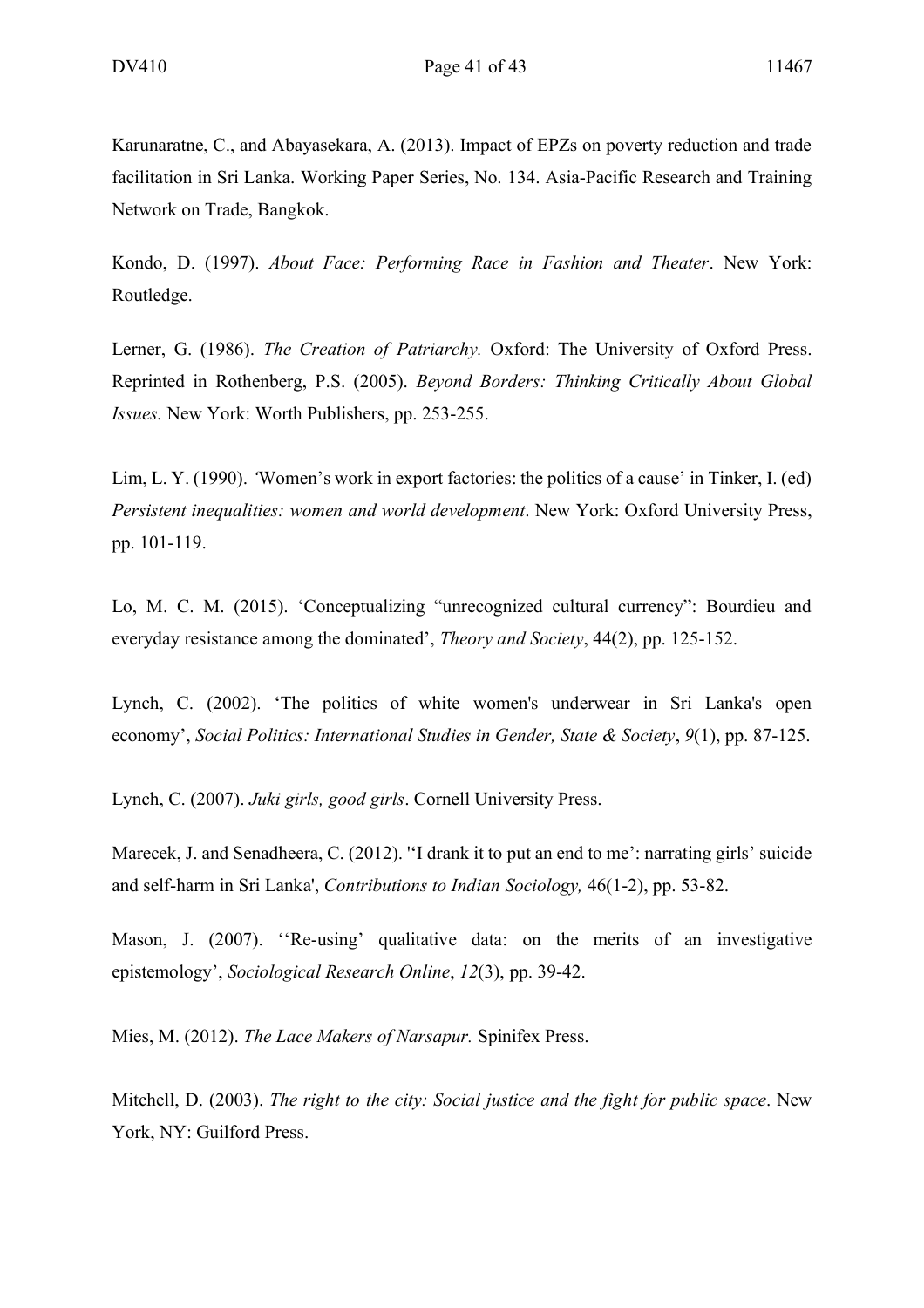Mohanty, C. (1988). 'Under Western eyes: Feminist scholarship and colonial discourses', *Feminist review*, 30(1), pp. 61-88.

Mohanty, C. (2003). ''Under Western Eyes' Revisited: Feminist Solidarity through Anticapitalist Struggles', *Signs,* 28(2), pp. 499–535.

Obeyesekere, G. (1984). *The cult of goddess Pattini.* University of Chicago Press.

Ortner, S. B. (1995). 'Resistance and the problem of ethnographic refusal', *Comparative studies in society and history*, *37*(1), pp, 173-193.

Pearson, R. (2004). 'Women, work and empowerment in a global era', *Repositioning Feminisms in Development,* IDS Bulletin 35.4, pp. 117-120.

Polakoff, E. G. (2011). 'Women's Resistance to the Violence of Global Capitalist Penetration' in Polakoff, E. G. and Lindio-McGovern, L. (eds.) *Gender & Globalisation: Patterns of Women's Resistance*. de Sitter Publications, pp. 1-30.

Salzinger, L. (2003). *Genders in Production: Making Workers in Mexico's Global Factories.* University of California Press.

Scott, J. C. (1985). *Weapons of the Weak*. Yale university Press.

Sen, A. (1992). *Inequality Reexamined.* Oxford University Press.

Senarath, U., Wickramage, K. and Peiris, S. (2016). 'Health issues affecting female internal migrant workers: A systematic review', *Journal of the college of community physicians of Sri Lanka*, 21(1), pp. 4-17.

Shields, R. (1991). *Places on the Margin*. New York, NY: Routledge. Soja E. W. (1996). *Thirdspace: Journeys to Los Angeles and Other Real-and-Imagined Places.* Wiley-Blackwell.